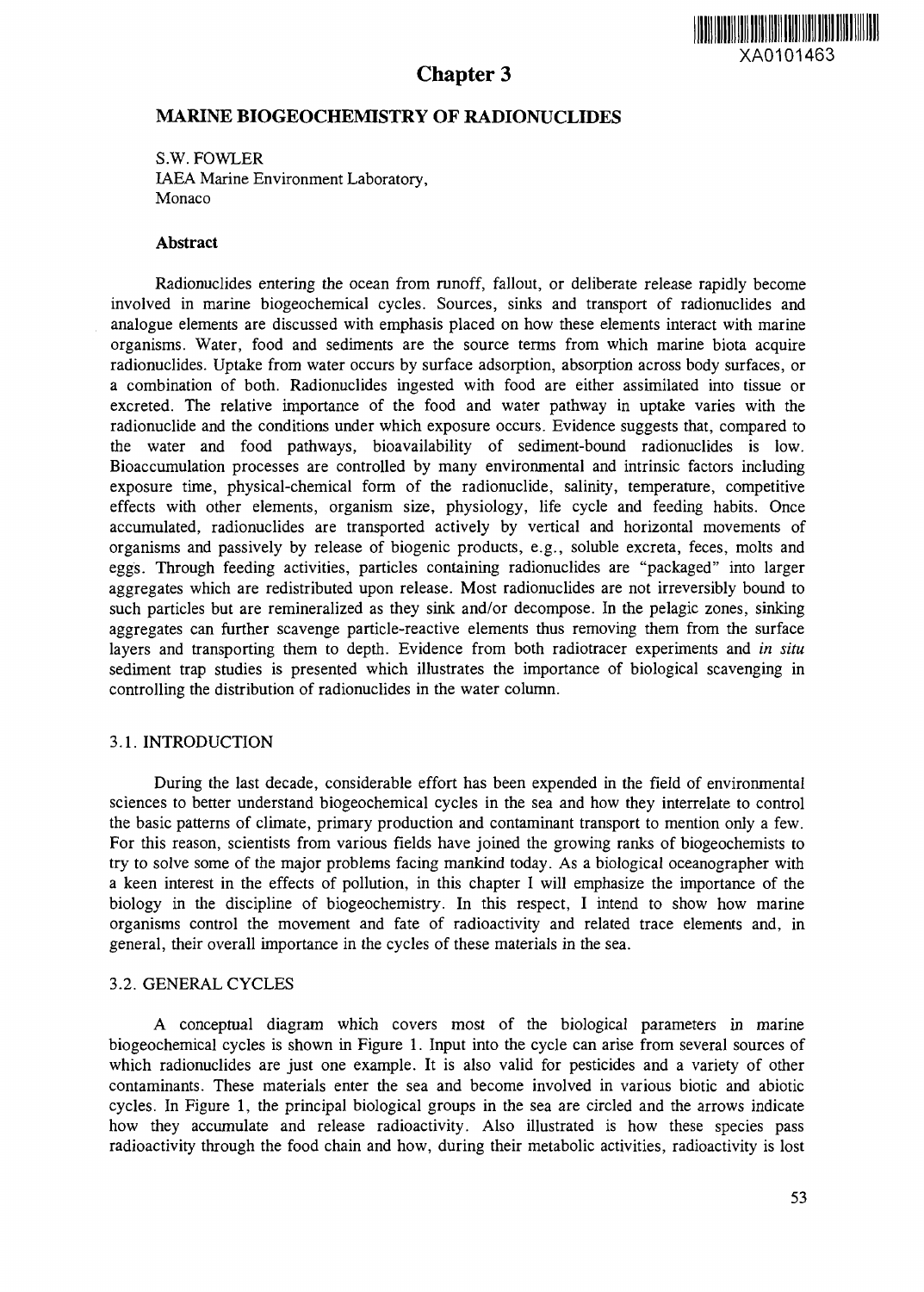

*FIG. 1. General marine biogeochemical cycling scheme flj. Reprinted with permission from Pollutant Transfer and Transport in the Sea, Vol. II, 1982 (ed. G. Kullenberg): Chapt. 1, 'Biological Transfer and Transpon Processes' (S.W. Fowler), p. 34. Copyright CRC Press, Boca Raton, Florida.*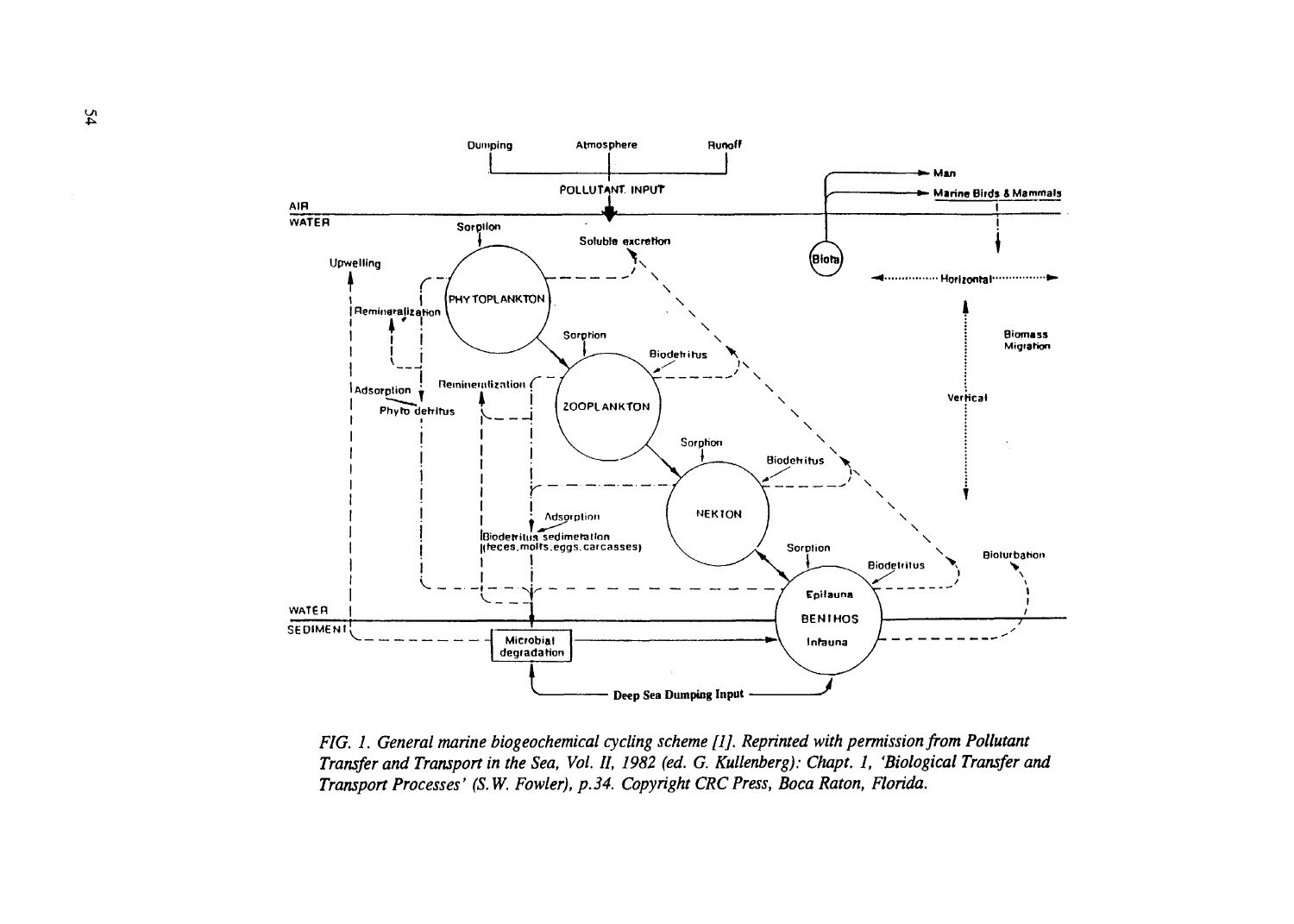through excretion, is transported vertically and, in some cases, is remineralized. Another important link are the organisms that migrate vertically in the sea, e.g., the zooplankton and nekton. It is noteworthy that most of the biomass in the sea is found in the upper 800 m; relative to the entire sea there is very little biomass below 800 to 1000 m. There are also ways in which contaminants can escape the sea, for example, through the feeding activities of marine birds, mammals and man. The horizontal migration of marine organisms, particularly during their breeding cycles is another manner in which biomass transports radioactivity to different localities in the sea. One example is invertebrate and fish swarming. In this presentation, emphasis will be given principally to the smaller organisms in the sea because they are the most important in terms of their interactions with radioactivity and its eventual transport.

Marine species range in size from sub-micron (picoplankton, bacteria, etc.) to greater than centimetres in length (e.g., macroplankton and micronekton). These latter species are principally the large organisms termed nekton. Most of the information presented here is related to species in the range from a few  $\mu$ ms to cms, that is the microplankton, zooplankton, and some of the small nektonic species which make up the bulk of the marine biomass.

In recent studies on marine particle types [2], it has been shown that in the 0.4-1  $\mu$ m range there are as many as 107 particles in the top 50 m. This is an enormous number; however, more than 95% of these particles are non-living organic detritus from marine species. In the lower  $\mu$ m range there are the nanoplankton represented by silico-flagellates, coccolithophores, green flagellates, and many other very small species. Then, there are the slightly larger microplankton which are represented by chain forming phytoplankton such as certain diatoms and dinoflagellates. The main point to note is the wide variety of existing shapes and surface areas that occur in these microscopic species, since this aspect is of prime importance in the initial stages of radionuclide transfer from water to organisms.

Larger organisms, which are termed mesoplankton, ingest the smaller species. Most of the forms described above are autotrophes, i.e. they derive their energy from nutrients and sunlight. However, zooplankton species do not and they must ingest their energy requirements. Some examples are the copepods, which are the key microplanktonic species in the sea, krill which form the main food of many large organisms, and the most common gelatinous forms. These zooplankton also occur in a wide range of shapes, sizes and surface composition. They are in continuous contact with their medium which contains many of the trace elements that are important for their nutrition and growth. Therefore, if one understands the biogeochemistry of selected trace elements, one can very easily derive the biogeochemical cycles of the radionuclides of those elements. In fact, much of our knowledge about marine radioactivity has been gained from studies of the corresponding trace elements and heavy metals in marine species [3].

#### 3.3. BIOACCUMULATION POTENTIAL

Small phytoplankton species accumulate elements and radionuclides principally by adsorption onto their surface followed by absorption through their cell membranes. Even as they accumulate elements, they also release them in element exchange processes and eventually attain what is termed isotopic equilibrium, i.e. they reach a steady state in their element uptake process. Often these species are sampled to assess their ambient element or radionuclide concentrations. In terms of radioactivity monitoring, it is necessary to measure the concentration of the radionuclide in the organism and then perhaps relate it to the corresponding radionuclide concentration in sea water. For this purpose marine radioecologists have derived a relationship which is called the concentration factor (CF). The CF is defined as the ratio of the element/radionuclide in a gram of tissue to the amount in a gram of sea water, and it is used to assess the relative ability of these species to take up elements. Therefore, assuming organisms are in isotopic equilibrium with their environment, estimates of radionuclide concentration in sea water can be derived from known CFs and radionuclide concentrations in the organisms.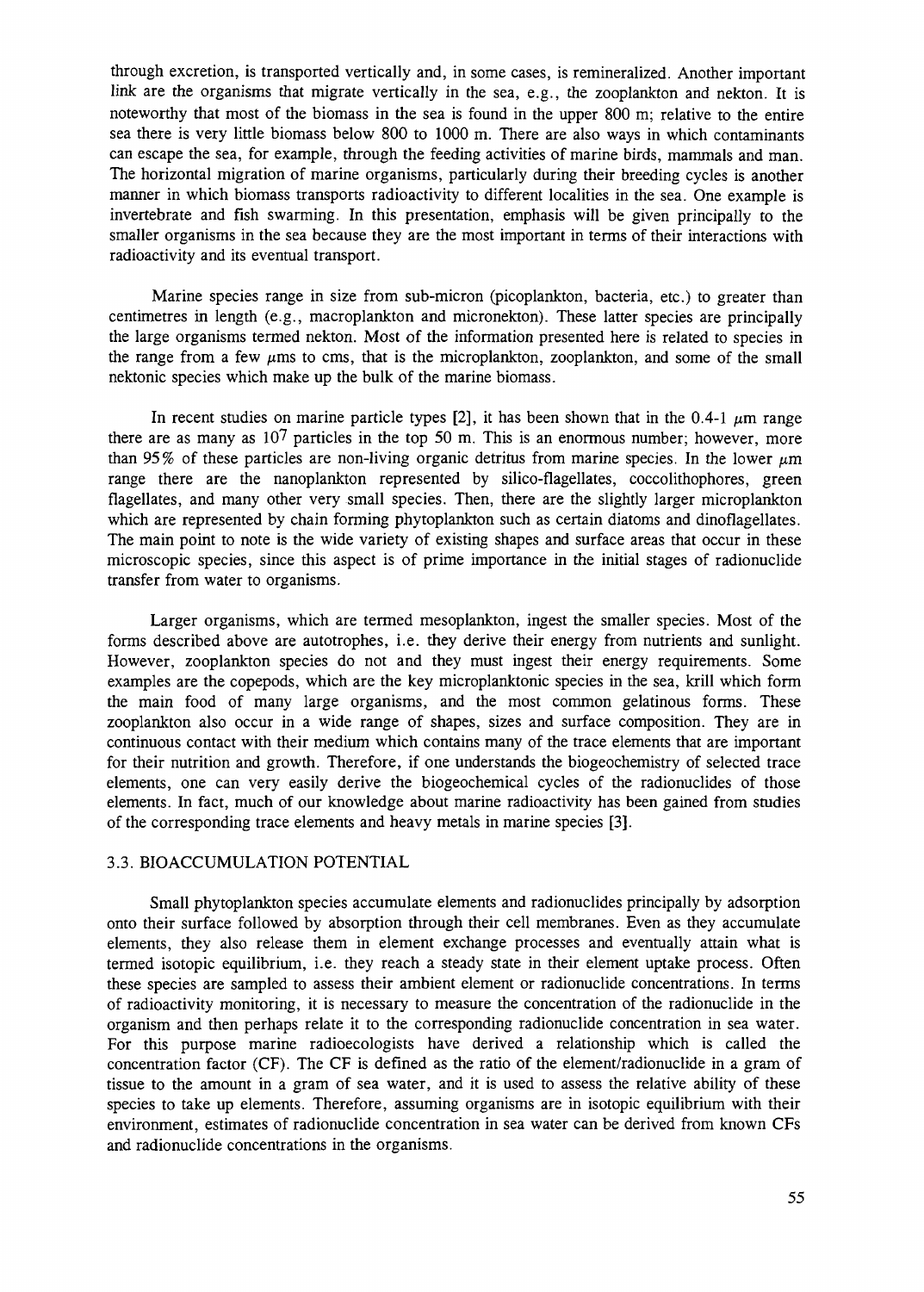



*FIG. 2.<sup>241</sup>Am uptake by a diatom species (phytoplankton) present at different cell concentrations [6J. Reprinted from Limnology & Oceanography, Vol. 28(3), pp. 432-447, 1983, 'Interactions of marine plankton with transuranic elements. 1. Biokinetics of neptunium, plutonium, americium and californium in phytoplankton' (Fisher, et al.), with kind permission from the American Society of Limnology & Oceanography, KS.*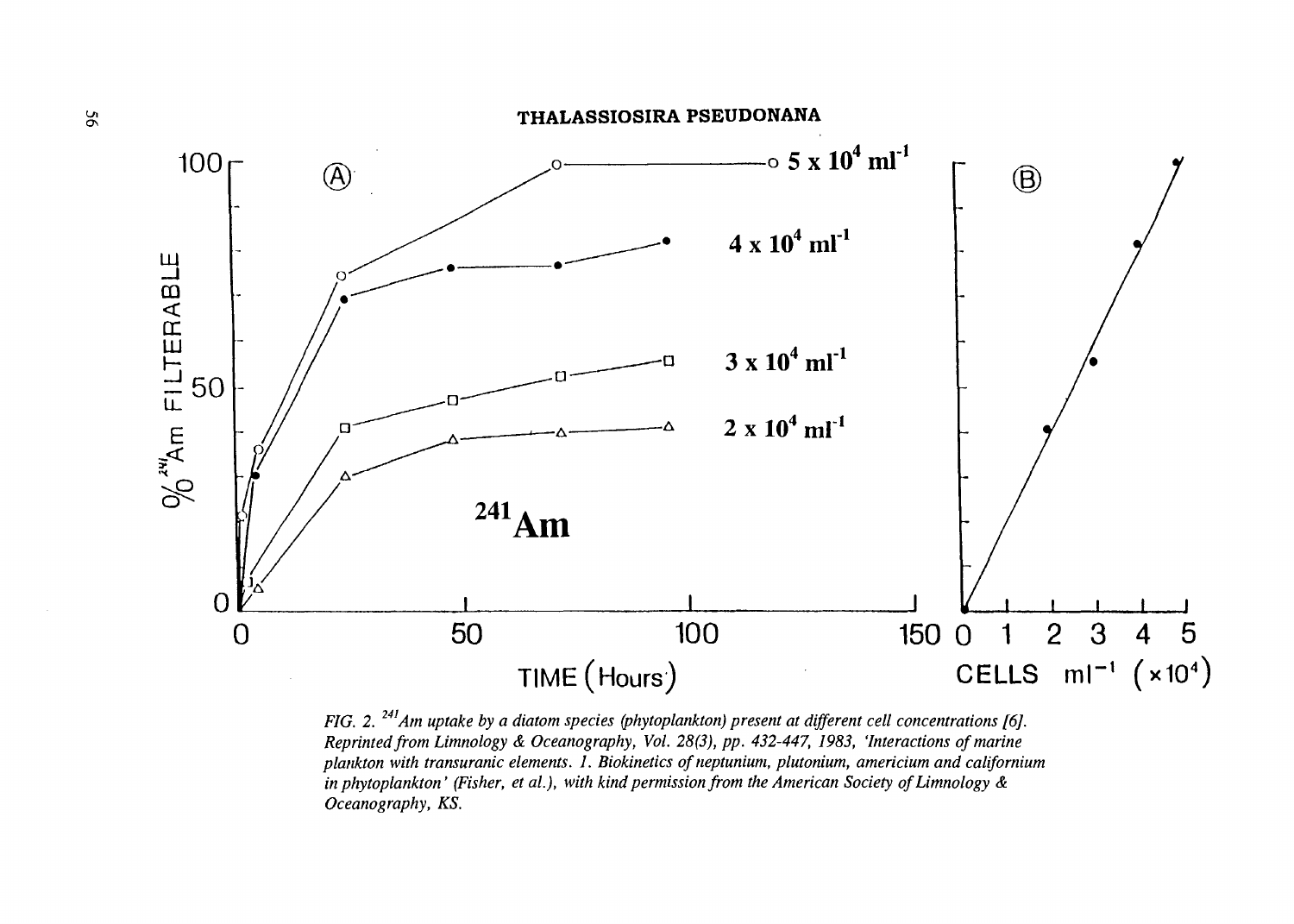### TABLE I. ELEMENT AND RADIONUCLIDE CONCENTRATION FACTORS + FOR PHYTOPLANKTON AND CRUSTACEAN ZOOPLANKTON [4]

| Element or RN       | Phytoplankton                   | $Microzooplankton++$ | Macrozooplankton* |
|---------------------|---------------------------------|----------------------|-------------------|
| $**Hg$              | $5 \times 10^4$                 | $1 \times 10^{4}$    | $2 \times 10^{4}$ |
| $**$ Ni             | $2 \times 10^3$                 | $4 \times 10^3$      | 6 x $10^2$        |
| $*$ Co              | $1.5 \times 10^{3}$             | $1 \times 10^4$      | $6 \times 10^3$   |
| $*$ cd              | $2 \times 10^4$                 | $4 \times 10^4$      | $2 \times 10^4$   |
| **Cu                | $1 \times 10^4$                 | $5 \times 10^4$      | $1 \times 10^5$   |
| $**Fe$              | $5 \times 10^5$                 | $3 \times 10^5$      | $2 \times 10^5$   |
| $*Zn$               | $5 \times 10^5$                 | $2 \times 10^5$      | $1 \times 10^5$   |
| Tc                  | $\approx 10^{0}$                | $10^0 - 10^1$        | $\approx 10^0$    |
| $239 + 240$ Pu      | $9 \times 10^4 - 1 \times 10^5$ | $5 \times 10^3$      | $1 \times 10^2$   |
| $^{241}_{144}$ Ce   | $2 \times 10^4 - 1 \times 10^5$ | $3 \times 10^3$      | $1 \times 10^3$   |
|                     | $9 \times 10^4$                 | $1 \times 10^3$      |                   |
| $106$ Ru            | $1 \times 10^5$                 | $3 \times 10^3$      |                   |
| $^{238}$ U          | $1 \times 10^1$                 | $5 \times 10^{0}$    |                   |
| $232$ Th            | $2 \times 10^4$                 | $2 \times 10^4$      |                   |
| $^{230}$ Th         | $8 \times 10^3$                 | $4 \times 10^3$      |                   |
| $228$ Th            | $2 \times 10^4$                 | 6 x $10^3$           |                   |
| $^{226}\mathrm{Ra}$ | $2 \times 10^3$                 | $1 \times 10^2$      |                   |
| $^{210}\mathrm{Po}$ | $1 \times 10^4$                 | $2 \times 10^4$      | $1 \times 10^4$   |
|                     |                                 |                      |                   |

 $+$  Defined as element/g wet animal divided by element/g water

 $+$  + Mainly copepods

\* Euphausiids

• •Computed using recent values for element concentration in sea water

There is a very wide range in the degree to which phytoplankton concentrate these radionuclides. Newly revised CFs for phytoplankton range from approximately 1 for Tc (very low affinity for a radionuclide) to greater than  $10^6$ , i.e. a million times over the amount of the element/radionuclide in sea water (Table 1). Phytoplankton, being very small, have a very large surface area to volume ratio. One of the key points in the initial entry of radionuclides into the food chain is at the level of the phytoplankton. Certain elements like Ni, Co, Cu, which are biologically essential, are needed in the enzyme systems of marine organisms. With these elements, high CFs are typical. For others, like Tc, which are conservative in sea water, they do not readily associate with particles and the CF is therefore very low.

With Zooplankton which are slightly larger, there is also a wide range of CFs although normally they are not quite as high as in phytoplankton [5]. As in the case of phytoplankton, the Tc concentration factor is very low, elements like Pu and Am are mid-range, and Zn tends to be very highly concentrated by Zooplankton (Table 1).

An idea of the time scale involved in the accumulation process can be seen in Figure 2a which depicts the accumulation of  $^{241}$ Am by phytoplankton. In this case the cells are a species of diatom which contains a silica frustule. One important point is that the uptake process is relatively rapid, i.e. it occurs over a period of a day or two rather than weeks or months. Moreover, an equilibrium between uptake and loss in the medium is established very quickly. These experiments were performed at different cell concentrations. If the concentration of the cells per ml is plotted against the amount of Am which is retained on those cells, a clear relationship is found (Fig. 2b). This simply means that the more phytoplankton there are in the water (high biomass), the more radioactivity will be taken up.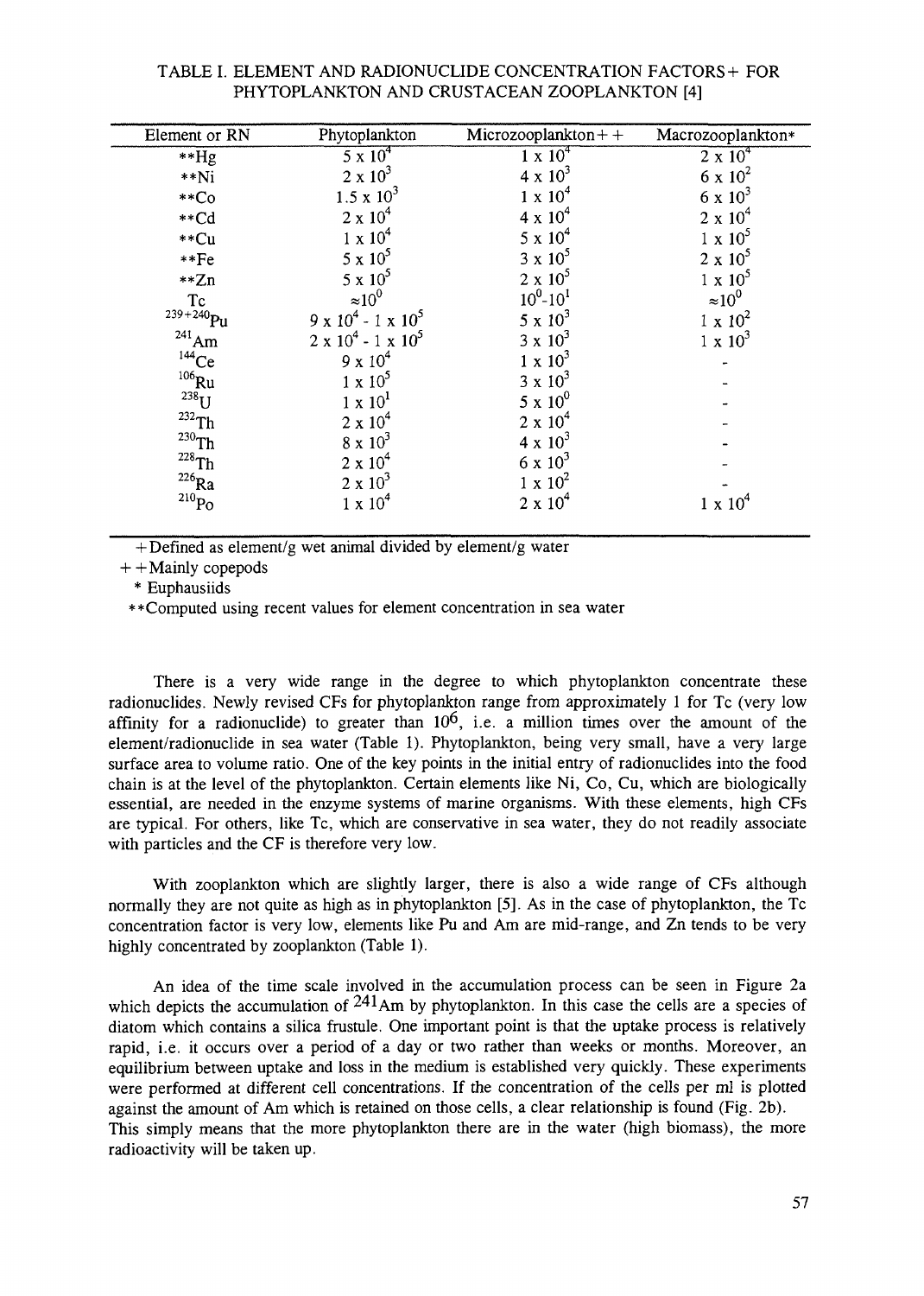

*FIG. 3. Accumulation from water of various metals and radionuclides by the euphausiid Meganyctiphanes norvegica [1]. Reprinted with permission from Pollutant Transfer and Transport in the Sea, Vol. II, 1982 (ed. G. Kullenberg): Chapt. 1, 'Biological Transfer and Transport Processes' (S.W. Fowler), p.4. Copyright CRC Press, Boca Raton, Florida.*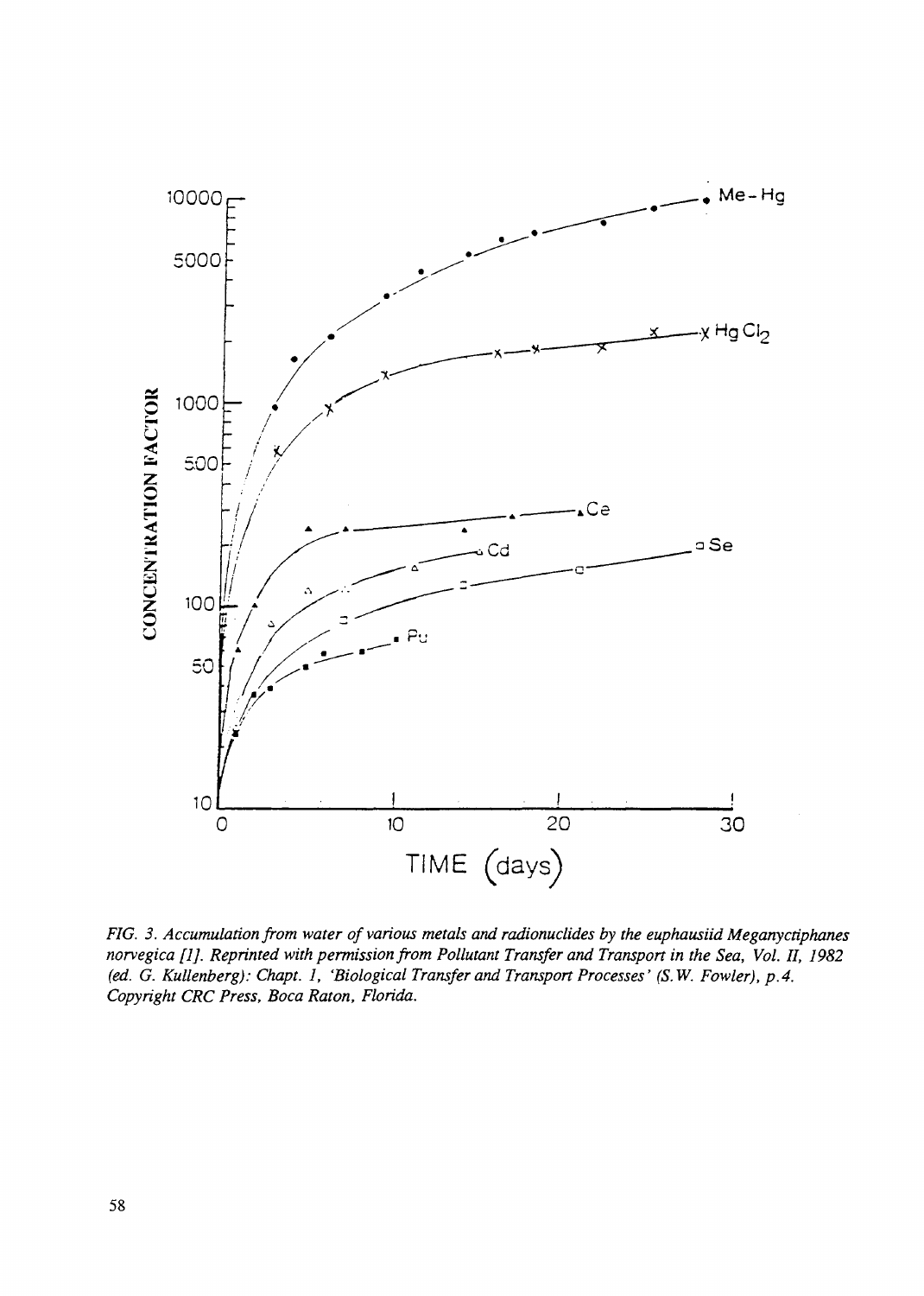

**3. s a a.** *Iutonii* الا ا **S" I. 3.** TeDT ai **5**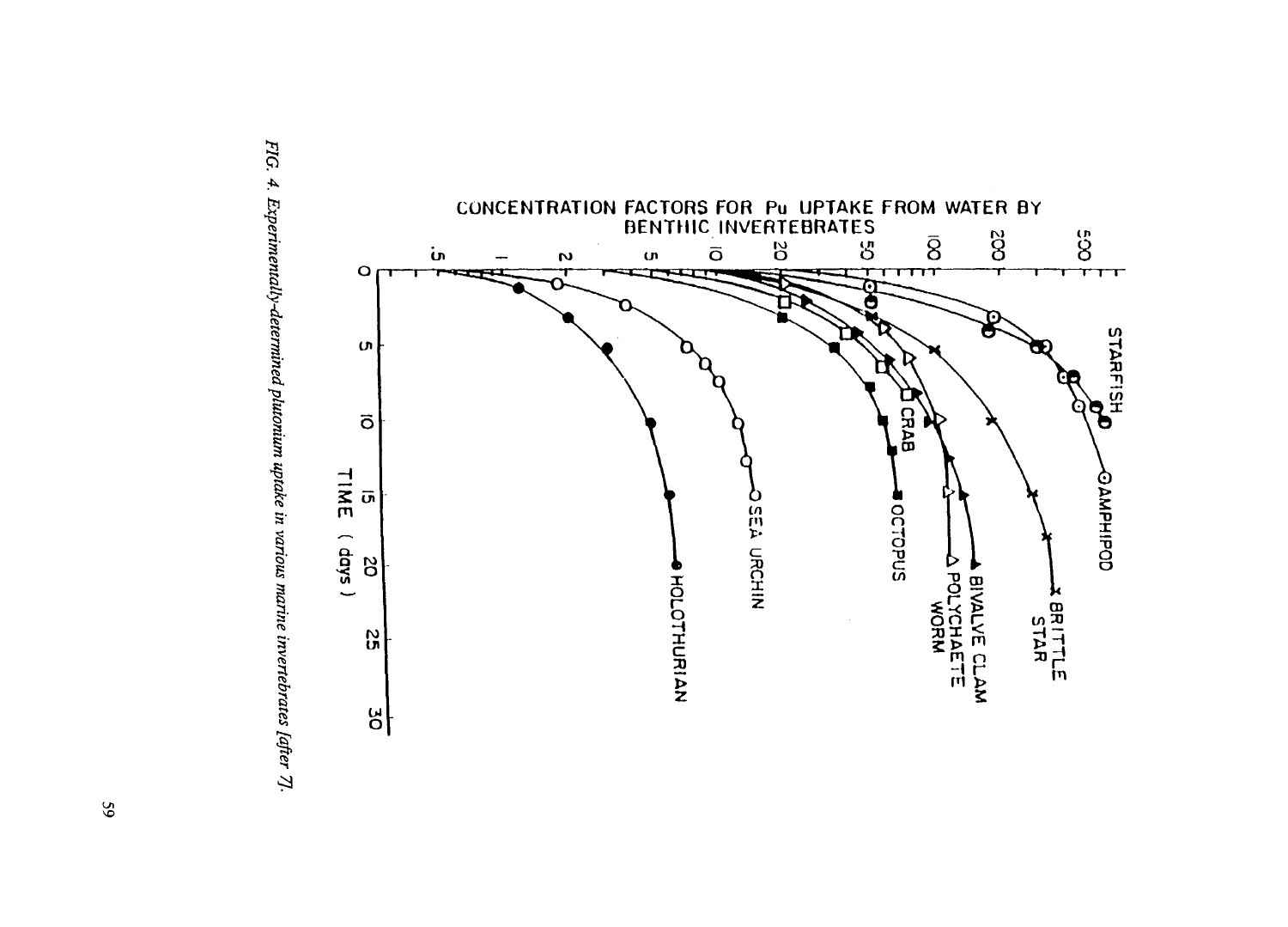

*FIG. 5. Correlation of log VCF for transuranic elements with log surface: volume ratio of marine plankton (•) Am, (O) Pu, (A) Cf, () Cm, and (A) Am in appendicularians [9]. Reprinted from Oceanic Processes in Marine Pollution, Vol. 2, 'Physicochemical Processes and Wastes in the Ocean' (Connor, Bun & Duedall, eds.), Fig. 16.1, p. 199. Copyright from Krieger Publishing Company, P.O. Box 9542, Melbourne, FL32902-9542, USA.*

In the case of slightly larger species, for example the krill, there is a large difference in CF depending on the element (Fig. 3). These CF values range from around 50 to 60 for Pu to 10,000 for the metaloid Hg. Hg tends to bind with sulfydryl groups in proteins, so because of this large internal binding pool, enhanced uptake occurs. In the case of elements like plutonium, which are not metabolically essential, they tend to bind to animal surfaces which results in somewhat lower CFs.

The biokinetic behaviour of plutonium in a variety of marine species is shown in Figure 4. There is a wide range of measured CFs and, for an as yet unknown reason, asteroid starfish take up Pu to relatively high levels. This organism appears to be an extremely good bioindicator for Pu in the marine environment. Starfish have mucus on their parapodia which tends to accumulate and firmly bind this transuranium element. They effectively retain Pu, whereas other organisms do not. When the source of Pu is in the water, the radionuclide accumulates on the hard surface of the starfish [8]. If starfish ingest contaminated food, Pu is digested and enters the pyloric caecum which is the liver-like storage tissue found in each arm of the starfish. Nearly 100% of the ingested Pu is found in the caeca where it becomes more or less immobilized [8]. Both uptake from water and from food results in CFs ranging from 10s to 1000s in these species.

To underscore the importance of surface area in the radionuclide uptake process, the relation between transuranic uptake and surface area for numerous types of plankton ranging from microscopic phytoplankton species to small crustaceans such as copepods and krill is shown in Fig. 5. In the case of Am, Pu, Cm, a straight line relationship is found which indicates that uptake in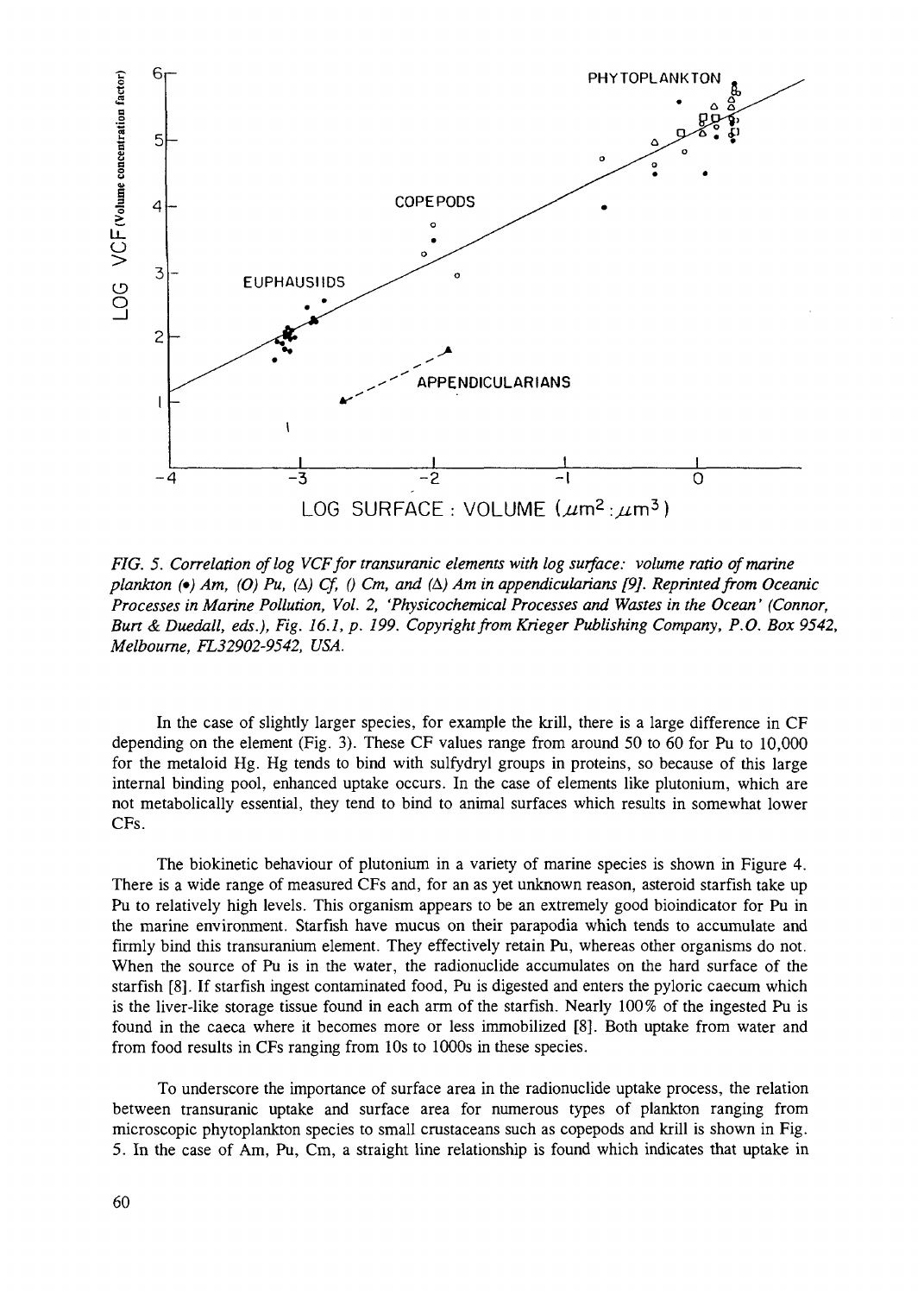

*FIG. 6. Accumulation of Se-75 from water and from food and water together by the euphausiid Meganyctiphanes norvegica. Shaded area represents range of equilibrium concentration factors based on stable selenium concentrations in euphausiids and water [1], Reprinted from Marine Science Communications, Vol. 2, No. 1, (Fig. 1) 1976, 'Selenium Kinetics in Marine Zooplankton' (Fowler, S.W. & Benayoun, G.), pp. 43-67, with kind permission from Marcel Dekker Inc., N.Y.*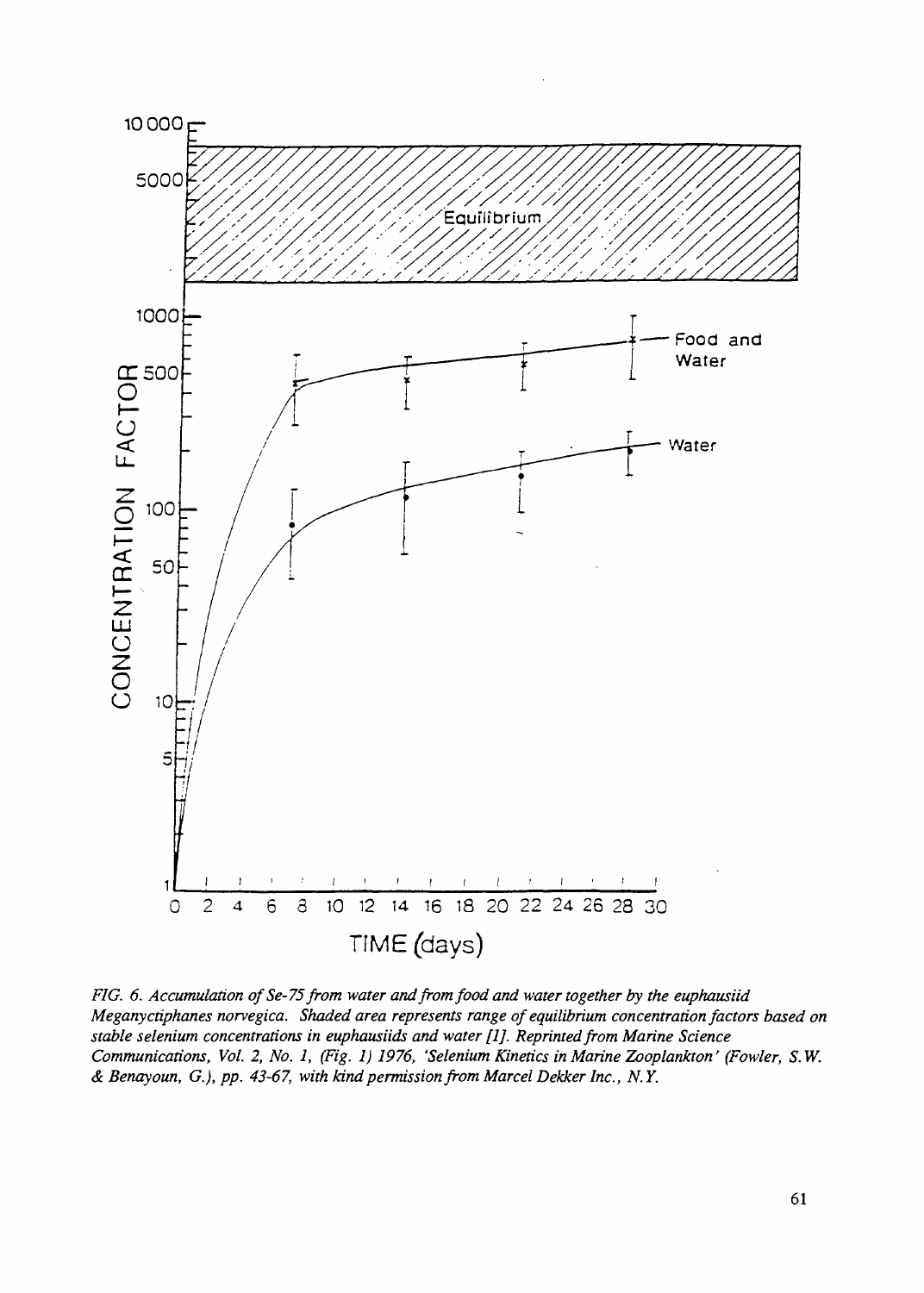these species is basically a surface area effect, not a metabolic one. It is noteworthy that appendicularians fall off the regression line. These are gelatinous planktonic forms, with a surface chemical composition that is very different from the siliceous and chitinous surface of diatoms and crustaceans respectively. Thus, in the case of appendicularians, for a given surface/volume ratio there is considerably less uptake than in the other species with hard surfaces.

Another way in which uptake can occur, particularly in large species, is through the food chain. Fig. 6 shows an example with krill. One group of krill was exposed to  $^{75}$ Se in water, and another group was exposed to the same radiolabelled sea water plus radioactive food. Over time, there was quite a significant increase in the CF due to the amount of  $^{75}$ Se which was ingested with food. However, even after approximately one month, these organisms had not reached the derived equilibrium CF. This concentration factor is based on stable Se levels in the organism and in the water. Even by accumulating selenium from both water and food, the combined process is very slow and after a month the organism had not reached isotopic equilibrium. This is one example of food chain transfer which facilitates the organism in reaching a steady state with the element or radionuclide in its surroundings.

Much has been written about contaminant bioaccumulation in higher trophic levels of the food chain. For example, cases abound where following a contamination, the contaminant enters an organism which, in turn, is eaten by another and finally is ingested by the top predator which is often man. Thus, one is tempted to say that the contaminant passes along the food chain and is concentrated with each increasing link in the food chain. In most cases, this is an incorrect assumption. If one follows concentrations of a given element or radionuclide in different organisms of a food chain, a decrease in concentration or concentration factor is actually noted [10]. This effect is the opposite of "biomagnification" in which case the top predator displays the highest concentration. It is commonly believed that there is a biomagnification of Hg at higher levels in the food chain. In some cases this may be true since methyl-Hg tends to accumulate in marine organisms and is not excreted. However, for an element like Pu and many other trace elements, it is exactly the opposite. For radionuclides, the only example that has been reported to date where this may not hold is  $137Cs$ , and particularly in fresh waters [10]. Where this effect has been examined in detail in both fresh water and marine species, there is a slight tendency to increase along the food chain possibly because Cs follows K in its accumulation pattern and both tend to accumulate in the muscle tissue of large predator fish. Furthermore, Cs is accumulated to higher levels in fresh water species than in marine organisms, because in a low salinity environment there are fewer cations to compete with Cs.

#### 3.4. EXCRETION

In concert with element accumulation, there is an opposing process operating to eliminate or excrete elements. An example of radionuclide excretion from phytoplankton is given in Fig. 7. Note that when phytoplankton previously exposed to  $241$ Am are transferred to clean sea water, there is a very rapid elimination of the radionuclide. This initial, rapid loss is usually thought to be due to desorption from the surface of contaminated species. This initial loss is followed by a subsequent, rather gradual elimination process. From the slope of the regression lines a rate can be derived which can be converted to a biological half-life, i.e. the time for half the element to be eliminated from the organism. It is evident from these slow components that loss often proceeds at a less rapid rate than the accumulation phase. The other parameter to note in this example is the effect of the duration of initial exposure. These diatoms were exposed to  $^{241}$ Am for 5 hr and for 72 hr. There was an overall increase in the retention time for the longer exposure, suggesting some form of penetration and stronger binding of radionuclide within the cells which were in contact with the contaminant for a longer period.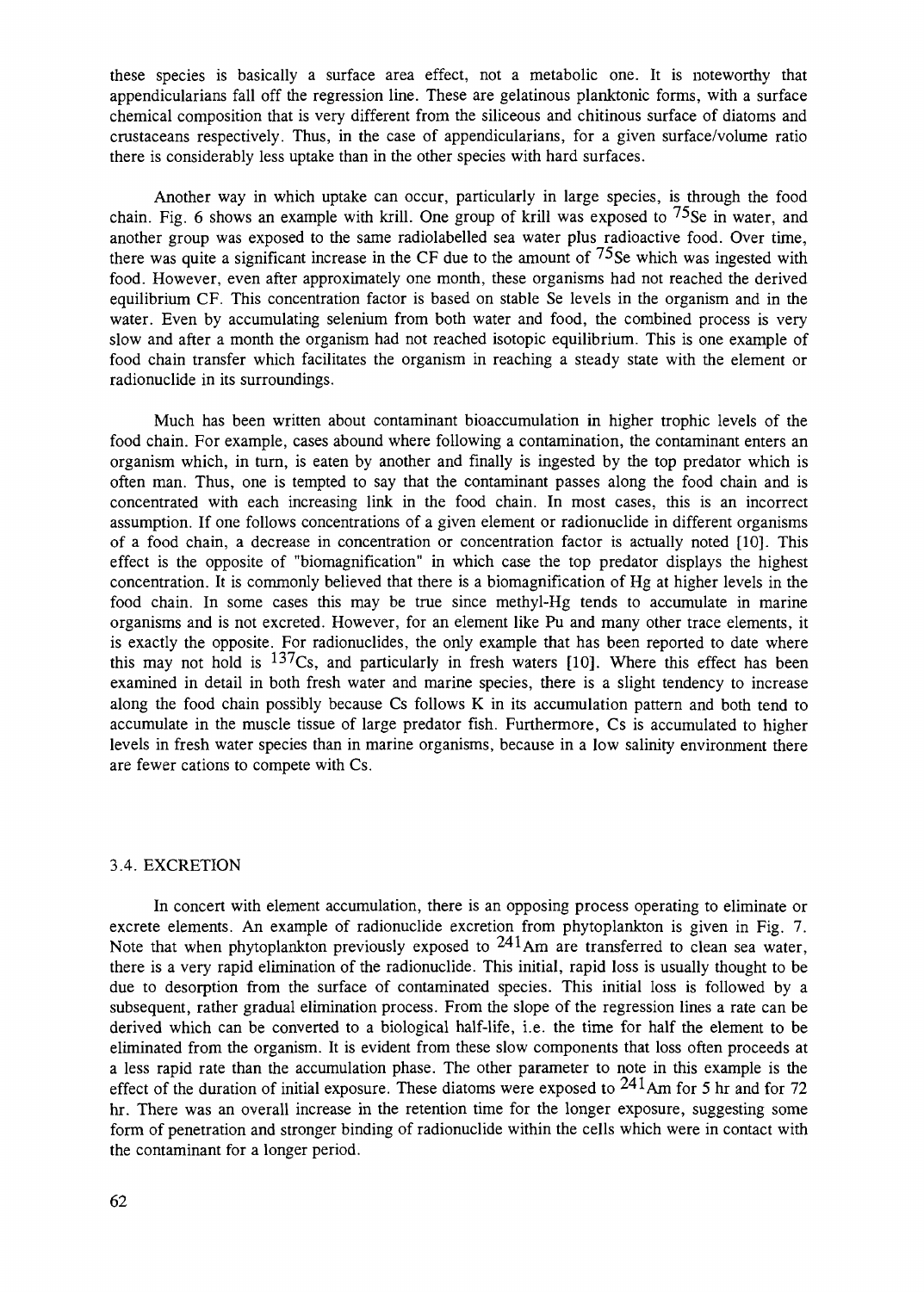

*FIG. 7.<sup>241</sup>Am excretion by a diatom previously exposed to<sup>241</sup> Am for two periods of time (5 hr and 72 hr*).  $T_{b}$ <sup>*/</sup><sub>* $b$ *</sub><sup><i>A*</sup> (*biological half-life*) is time necessary to lose one half of the body burden in the long-term and</sup> *short-term compartments [6J. Reprinted from Limnology & Oceanography, Vol. 28(3), pp. 432-447, 1983, 'Interactions of marine plankton with transuranic elements. 1. Biokinetics of neptunium, plutonium, americium and californium in phytoplankton' (Fisher, et al.), with kind permission from the American Society of Limnology & Oceanography, KS.*

Similarly, with heterotrophes there are a variety of loss curves depending upon the radionuclide under study. In the case of krill (Fig. 8), there are two elements which are not biologically essential (Ce and Pu) and consequently, they are lost very rapidly, whereas methyl-Hg and Se (two elements that are involved in protein cycles) are more strongly retained. Heterotrophes display radionuclide loss kinetics which are a combination of soluble excretion and defecation of solid materials. Crustaceans differ from other organisms in that they also lose radionuclides incorporated in their exoskeleton when they molt. Organisms also release eggs, which is another way of excreting radionuclides. Finally, there is simple chemical desorption, i.e. ion exchange from the surface. To discern the relative importance of some of these routes, experiments have been performed where, by use of radiotracers and knowledge of the stable element concentrations, one can calculate and model the percent of a given element that fluxes through the organism. For example, with Zn and Pu in krill, most of the flux takes place through defecation (Table 2). In the case of Se and Hg, both of which are involved in metabolic cycles to some extent, approximately half occurs through defecation and half by soluble excretion via the urine and other products that are released. Note generally that defecation is a very important route for the passage of radionuclides and elements. As will be shown below, this process has a very profound effect on the geochemistry of the sea.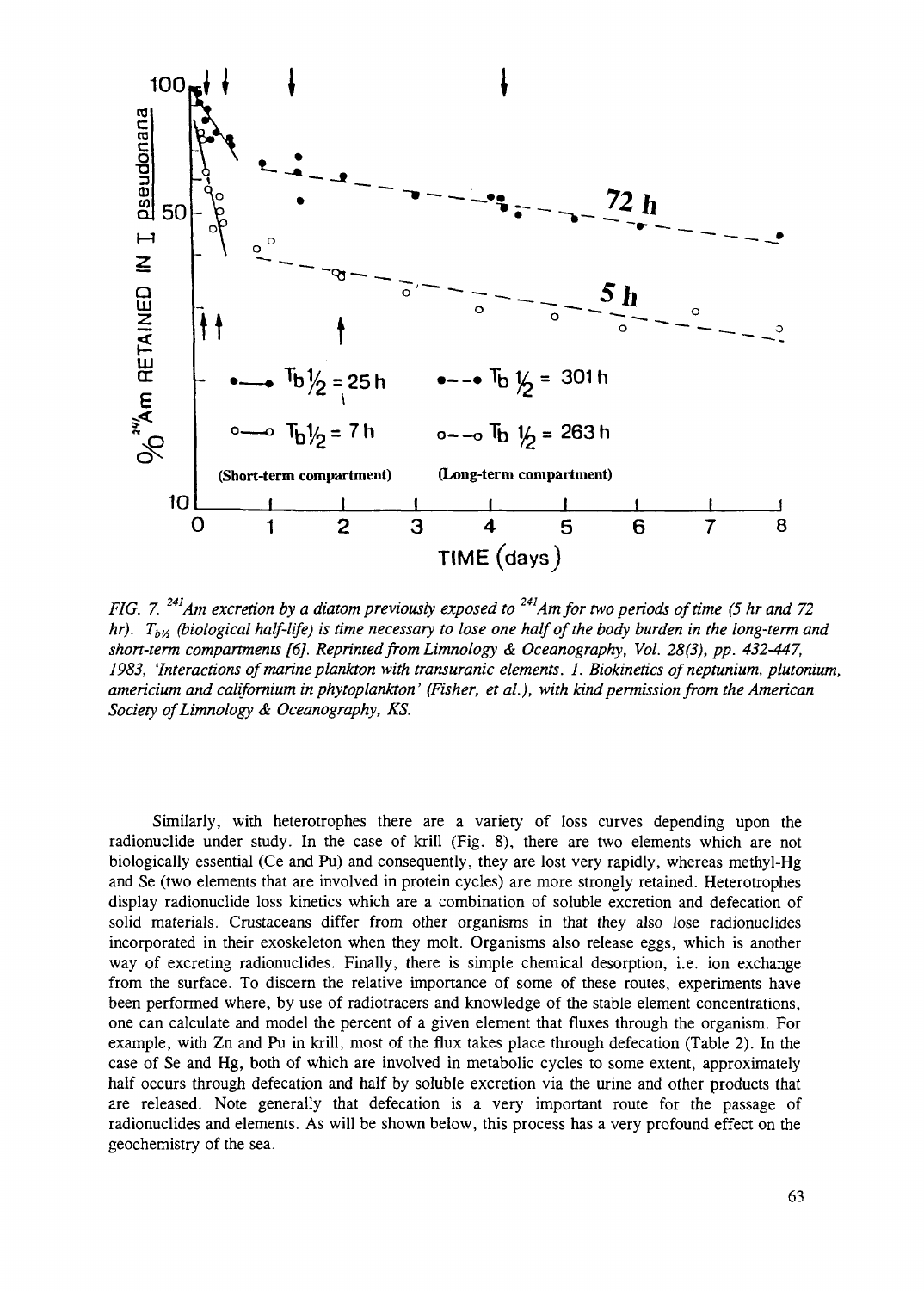

*FIG. 8. Long-term excretion of different elements from euphausiids chronically exposed to radiotracers in food and water [1J. Reprinted with permission from Pollutant Transfer and Transport in the Sea, Vol. II, 1982 (ed. G. Kullenberg): Chapt. 1, 'Biological Transfer and Transport Processes'(S.W. Fowler), p.21. Copyright CRC Press, Boca Raton, Florida.*

| TABLE II. RELATIVE DISTRIBUTION OF ELEMENT EFFLUX <sup>ª</sup> THROUGH THE |
|----------------------------------------------------------------------------|
| EUPHAUSIID MEGANYCTIPHANES NORVEGICA BY MOLTING, DEFECATION,               |
| AND SOLUBLE EXCRETION [1]                                                  |

| Element                             | Molting $(\%)$ | Defecation $(\%)$ | Soluble excretion $(\%)$ |
|-------------------------------------|----------------|-------------------|--------------------------|
| Zn                                  |                | 92.6              | 6.3                      |
| Cd                                  | 3.3            | 84.5              | 12.2                     |
| Se                                  | 2.4            | 54.4              | 43.2                     |
| $Hg (inorg.)$<br>$^{239,240}P_{11}$ | 2.5            | 29.1              | 68.4                     |
|                                     | 0.8            | 98.6              |                          |

<sup>a</sup>Calculations based on euphausiids grazing under sufficient food conditions during the non-egglaying period.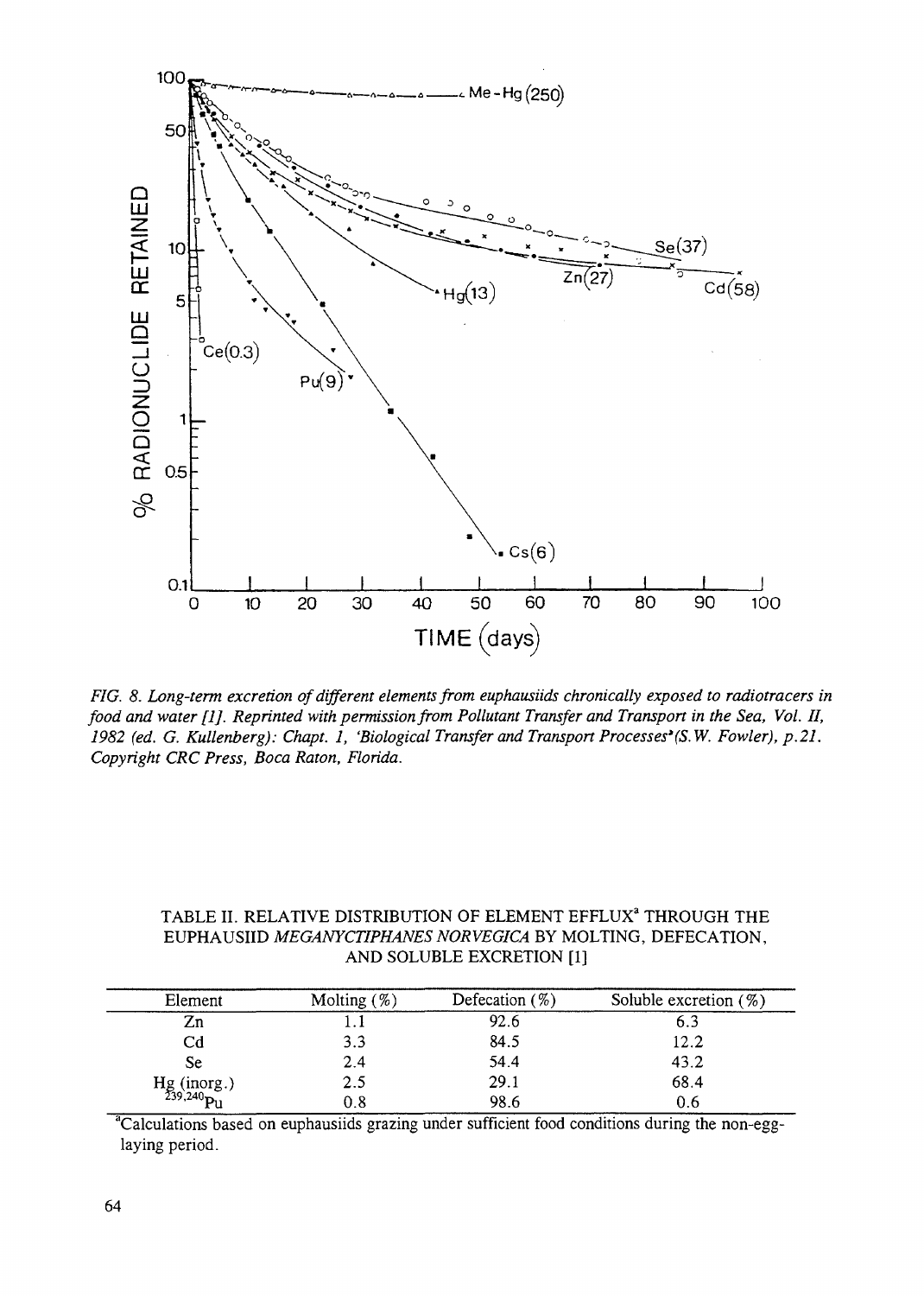Particulate radionuclide excretion is relatively easy to determine. In practice the fecal pellets can be collected and the amount of elements or radionuclides contained in them are then measured. The same can be done with molts. To follow soluble excretion, the organism must be labelled with radiotracer and loss (corrected for defecation) from the organism's body measured. With these data, complete budgets of element excretion can be derived [11].

### 3.5. TRANSFER AND TRANSPORT

Some small crustacean species molt very rapidly, on the order of once per week. There is a strong relationship between temperature and crustacean molting, i.e. the warmer the water, the higher the molting frequency. Therefore, one might expect that in warmer, upper layers, for example in tropical areas, there would be a greater molting effect on radionuclide release than would occur in the deep sea where temperatures are typically very cold. At present, there is little information on molting rates in deep sea species.

Zooplankton fecal pellets vary greatly in size and shape. A typical euphausid fecal pellet is several hundred microns in length. Phytoplankton cells are "packaged" within this cylinder which is covered with a thin layer of chitin called the peritrophic membrane. This membrane retards bacterial degradation and keeps the packaged material contained inside. When pellets are released in the water column they sink very rapidly, at speeds ranging between tens and several hundreds of metres per day [12]. Researchers have recently recognized the importance of fecal pellets in biogeochemical cycles and have begun to examine the speed at which they sink in the sea. The sinking speed (m/day) is closely related to pellet density. For large dense pellets that might typically sink at speeds of greater than 100 m  $d^{-1}$ , they have the potential to reach great depths in a matter of days. Large shrimp, fish and salps produce such pellets and thus, they are probably very important in packaging surface radioactivity and transporting it to depth by this means.

However, rapid sinking is not the only factor governing the importance of fecal pellets and other biogenic particles in element transport. The concentration of trace elements and radionuclides in these materials are given in Table 3. Included are data for micro-plankton species which form the base of the foodchain, the zooplankton that ingest them, and the fecal pellets and molts that are produced. It is evident from the data that the zooplankton themselves have element and radionuclide concentrations that are much lower than those in their fecal pellets.

The fecal pellets tend to concentrate elements and radionuclides, particularly those that are not metabolically essential (Table 3). In other words, animals strip the nutrients such as carbon and phosphorous from the food source and then package the refractory portion of the food (e.g., silica frustules, exoskeleton and other undigestible tissues). These detrital particles which are released as pellets then form a new aggregate particle which is relatively enriched in certain elements and radionuclides. For example, the data in Table 3 show that euphausiid fecal pellets contain as much as 2.4% Fe. Molts usually contain lower concentrations which are a function of the surface chemistry of the element. For example, for elements like Pb which adsorb to surfaces, nearly 100% of what is associated with the animal is found in the molt. In contrast, other elements like Se and Hg that tend to be bound within the animal show very low percentages in the molt. In summary, the overall enrichment of many elements and radionuclides in fecal material, and biogenic detritus in general, is the main factor which determines their importance in biogeochemical cycles and vertical transport.

Some relationships with fecal pellets have been examined, particularly the CF in a fecal pellet and the residence time of that element in sea water. The residence time is a measure of how long the element resides in sea water before it is removed. Residence time can be calculated if the element concentration in the water (assumed to be in steady state) and the element input or output are known. This has been done for known river inputs of elements to the sea, and the resultant plot of the CF in fecal pellets against the residence time shows a very clear inverse relationship [13].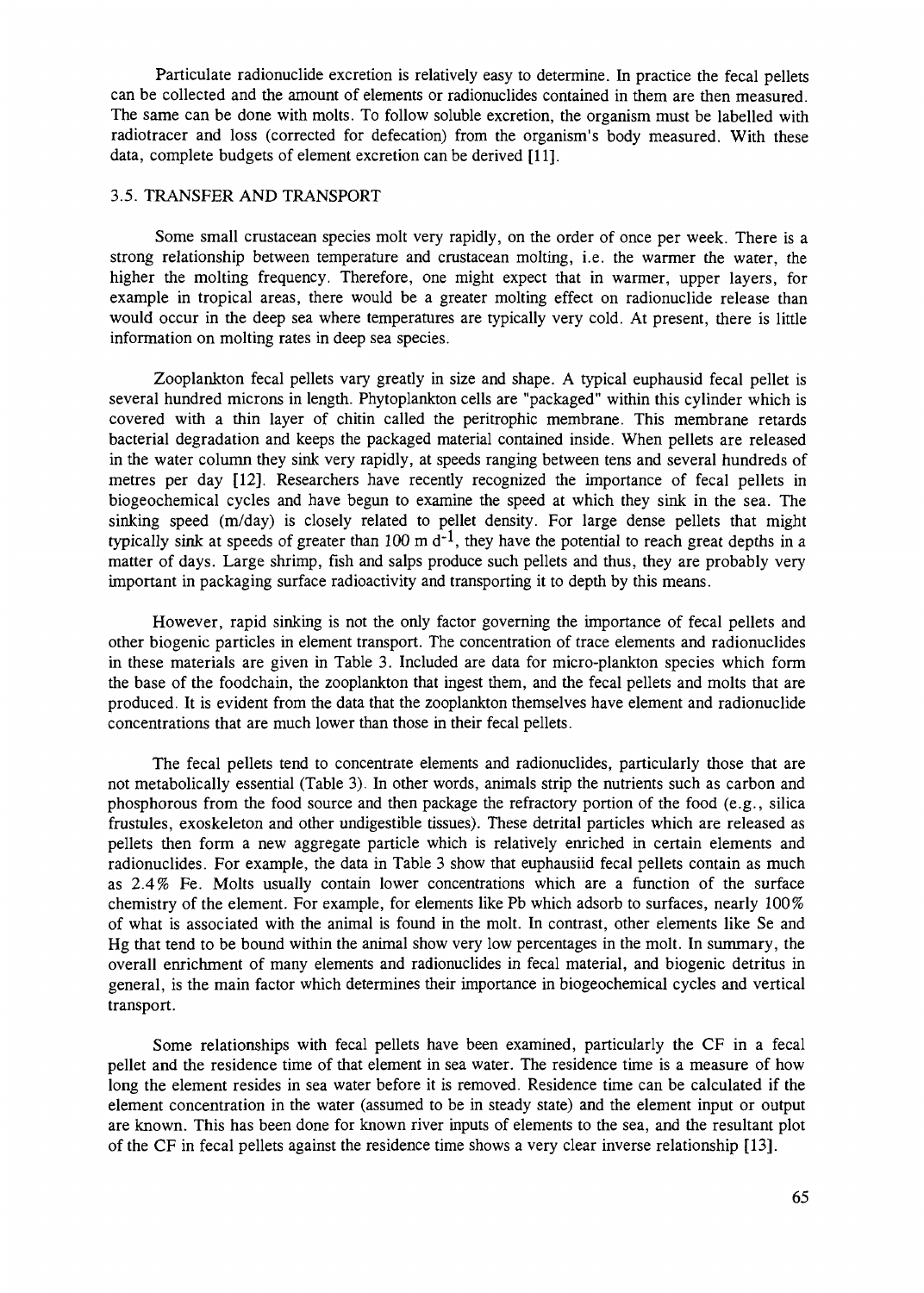| Element          | Macro-                  | Fecal Pellets  | Molts          | $(\%)^*$      | Food            | Marine |
|------------------|-------------------------|----------------|----------------|---------------|-----------------|--------|
|                  | zooplankton             |                |                |               | (microplankton) | snow   |
| Ag               | 0.7                     | 2.1            | 2.9            | (31)          | 0.7             |        |
| Cd               | 0.7                     | 9.6            | 2.1            | (22)          | 2.1             | 3.4    |
| Co               | 0.2                     | 3.5            | 0.8            | (34)          | 0.9             |        |
| Cr               | 0.9                     | 38             | 5.3            | (48)          | 4.9             |        |
| Cu               | 48                      | 226            | 35             | (6)           | 39              | $10\,$ |
| Fe               | 64                      | 24000          | 232            | (28)          | 570             | 12800  |
| Mn               | $\overline{\mathbf{4}}$ | 243            | 12             | (21)          | 18              | 148    |
| Ni               | 0.7                     | 20             | 6.7            | (78)          | 8.1             | 25     |
| Pb               | $\mathbf{1}$            | 34             | 22             | $\approx 100$ | 11              | 9      |
| Zn               | 62                      | 950            | 146            | (18)          | 483             | 40     |
| Hg               | 0.3                     | 0.4            | 0.2            | (4)           | 0.1             |        |
| Se               | $\overline{\mathbf{4}}$ | $\overline{7}$ | $\overline{2}$ | (3)           | $\overline{3}$  |        |
| Ce               | 0.2                     | 200            | 1.2            | (44)          | 0.3             |        |
| Eu               | 0.002                   | 0.66           | 0.008          | (26)          | 0.013           |        |
| Cs               | 0.062                   | 6.0            | 0.019          | (2)           | 0.08            |        |
| S <sub>b</sub>   | 0.071                   | 71             | 0.8            | (87)          | 0.22            |        |
| Sc               | 0.009                   | 2.8            | 0.03           | (26)          | 0.13            |        |
| Sr               | 117                     | 78             | 350            | (23)          | 520             |        |
| $^{239+240}Pu**$ | 0.4                     | 98             | 4.8            | (90)          | 4.0             | 19     |
| $^{241}$ Am**    |                         | 72             |                |               |                 | 10     |
| $^{210}Po**$     | 1100                    | 24500          | 360            | (2.5)         | 3400            |        |
| $^{210}Pb***$    |                         | 10400          |                |               |                 |        |
| $^{232}$ Th**    | 0.35                    | 250            | 2.6            | (57)          | 17              |        |
| $^{238}U^{**}$   | 21                      | 520            | 245            | (90)          | 340             |        |
| PCBs             | 0.62                    | 16             | 1.4            | (17)          | 4.5             |        |
|                  |                         |                |                |               |                 |        |

TABLE III. LEVELS (µg g<sup>-1</sup> dry) OF TRACE ELEMENTS, RADIONUCLIDES, AND PCBS IN ZOOPLANKTON AND BIOGENIC PARTICLES [1,4]

\*Percent total body burden in molt

\*\*pCi/kg dry.  $1 pCi = 37 mBq$ 

From this relationship there is a good indication that element scavenging and subsequent removal from the sea is due to biogenic materials like zooplankton fecal pellets.

### 3.6. ELEMENT PROFILES

What evidence for the importance of these biological processes exists? Marine chemists have classically examined dissolved and particulate profiles of elements in the sea to determine their oceanographic consistency. Figure 9 shows a series of  $13^{7}Cs$  profiles in the Mediterranean. Note that  $137$ Cs is always quite high in the surface waters and then decreases with depth. This is termed a conservative element profile because the element concentration follows salinity very closely. In the Mediterranean the <sup>137</sup>Cs peaks are prominant in the eastern Mediterranean but decrease going into the Ionian Sea near Greece and again into the Tyrrhenian Sea and off Monaco. The decrease in this peak parallels the decreasing influence of eastern Mediterranean water (of higher salinity and thus higher Cs content) going across the Mediterranean from east to west.

Cadmium behaves somewhat differently and its profile is often called a nutrient-type profile. Cadmium follows phosphate in that it is a minimum at the surface, then displays a shallow maximum before decreasing again at depth. This suggests particle regeneration during sinking,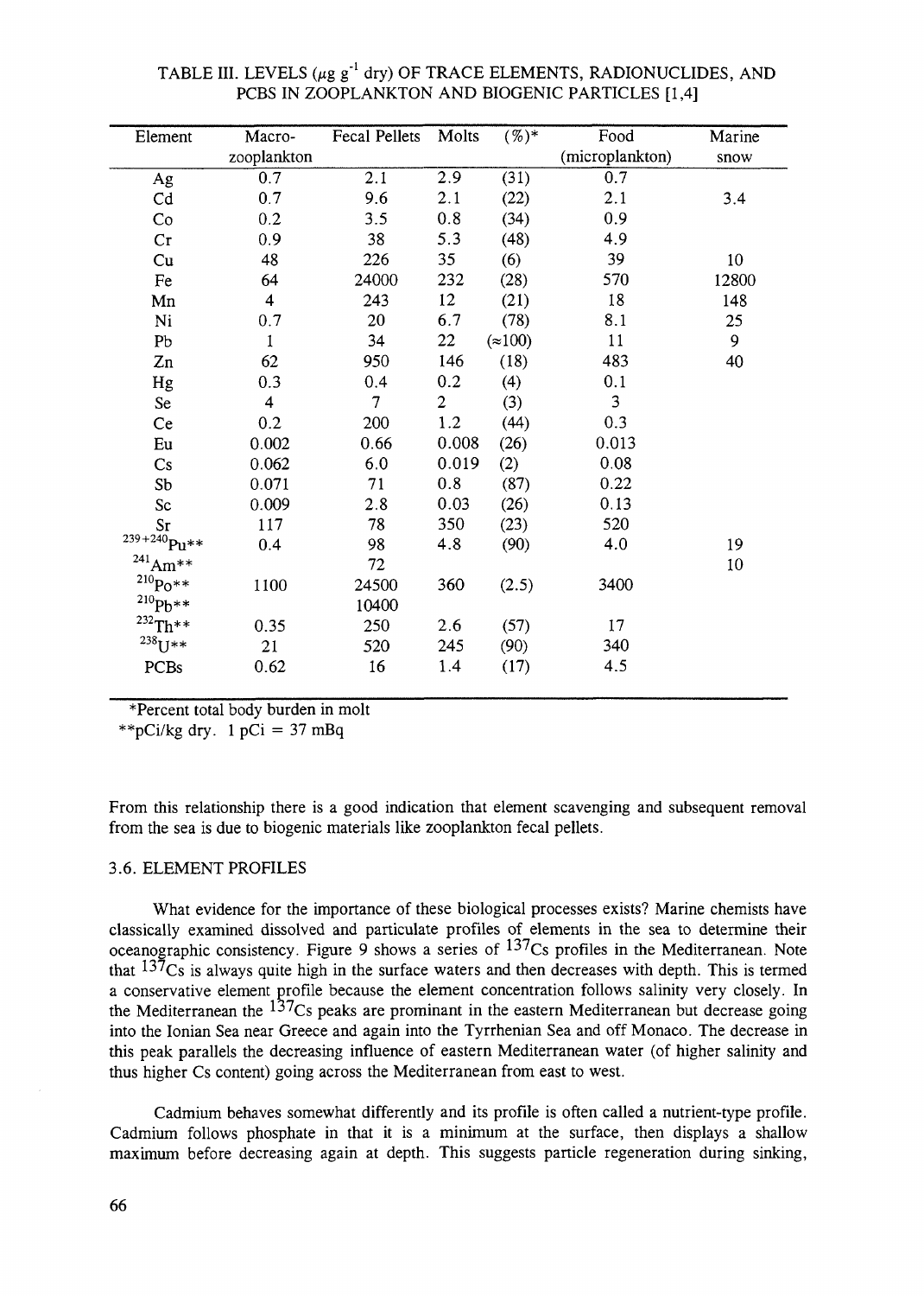

*FIG.* 9. Dissolved <sup>137</sup>Cs profiles in the Mediterranean Sea [after 14].

*as* **j**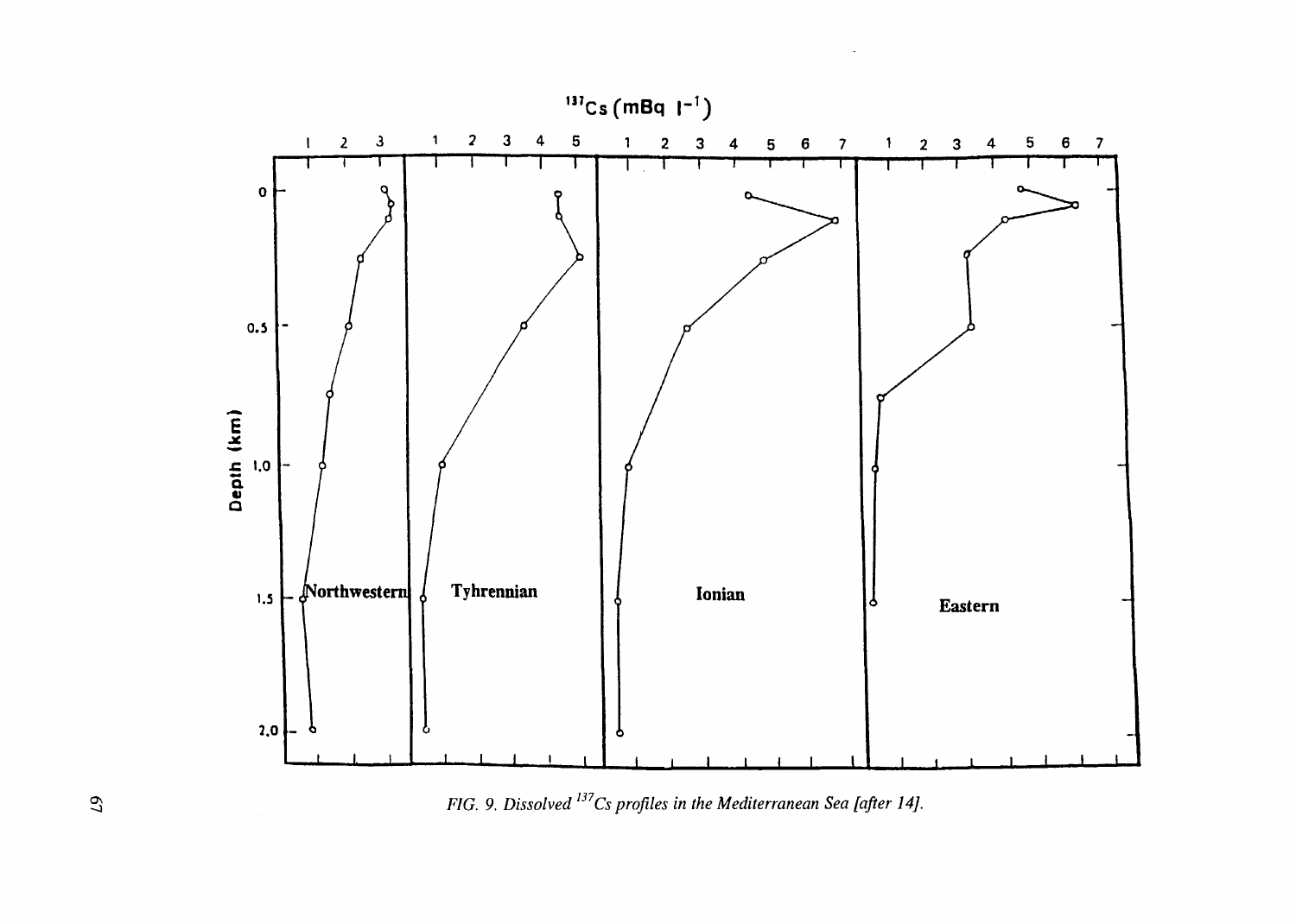

*FIG. 10. Temporal change in particle flux through 100 m off the coast of Monaco, NW Mediterranean [17]. Reprinted from Oceanologica Acta, Vol. 14(1): 77-85, 'Seasonal paniculate carbon flux in the coastal northwestern Mediterranean Sea, and the role of zooplankton fecal matter' (S. W. Fowler, et al.). Fig. 2, p. 79. Copyright with kind permission from Gauthier-Villars Publishers, Paris, France.*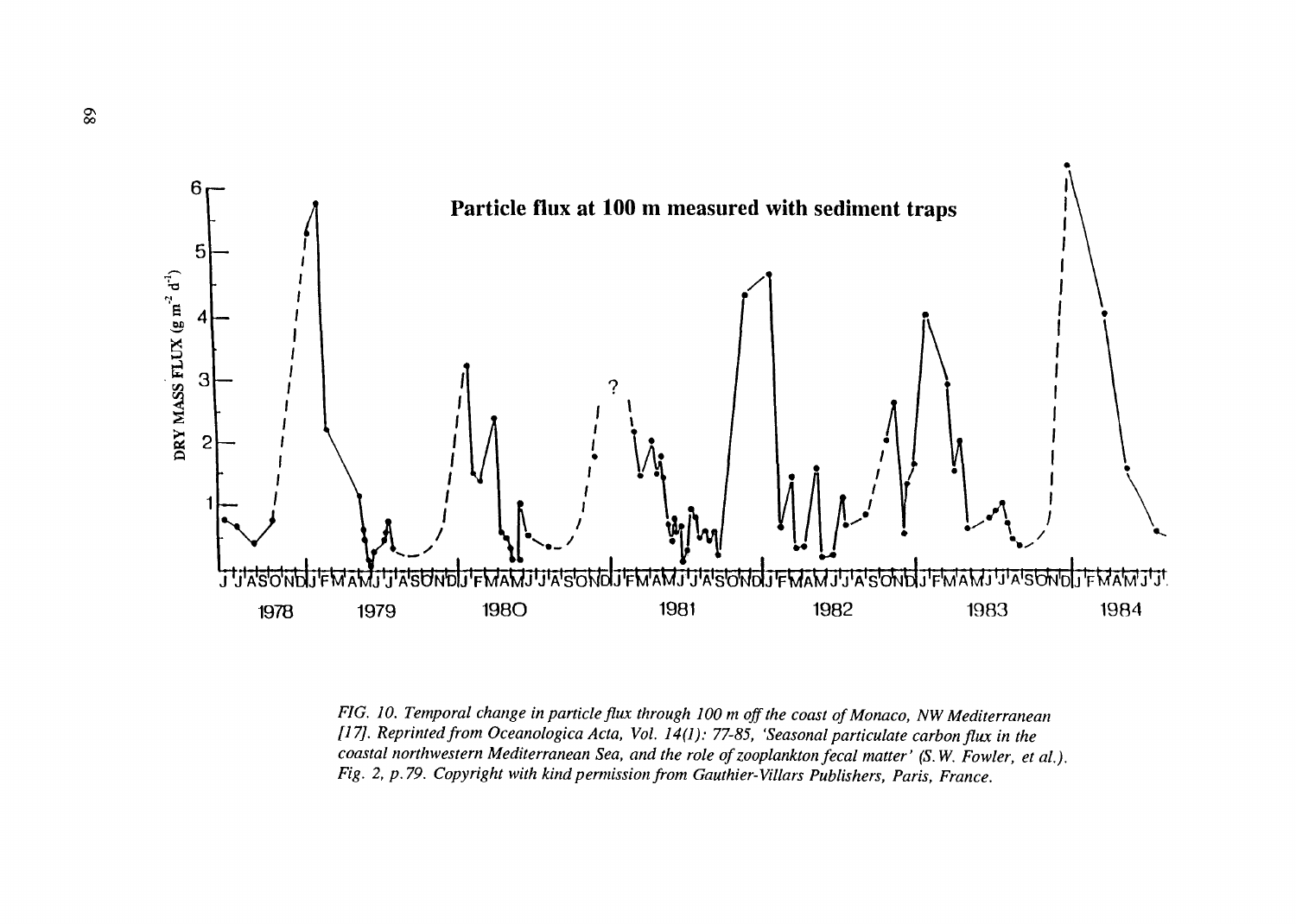much like the pattern for nutrients. This is underscored by the very tight correlation, nearly a 1:1 relationship, between Cd and phosphate profiles noted in the north Pacific [15]. Zinc is similar to silicate and also displays a maximum, but the maximum is found at greater depth than Cd. For this reason, zinc is said to show a deep maximum, nutrient-type profile.

Finally, there is a so-called scavenging type profile. In this type the element displays a surface maximum which then decreases to a minimum in mid water, and then increases again with depth. In the case of Al, this is interpreted as initial atmospheric input through aerosols, scavenging by particles and then remineralization at depth. At the bottom, aluminium diffuses out of the sediments, and creates an Al maximum in near bottom waters. In the case of stable Pb, there is a maximum at the surface, and then as it is scavenged by particles, it decreases very rapidly with depth. However, with Pb no increase near the sediment is seen. The same scavenging trend is also seen for  $^{210}Pb$ , the removal of which is highly correlated with the flux of organic carbon [16].

#### 3.7. VERTICAL FLUX AND SCAVENGING

Chemical oceanographers are now employing sediment traps to study the sinking particles that have been proposed to control the dissolved and particulate element profiles measured in the water column. Sediment traps are simply a series of particle collectors, like rain gauges, which are attached at various depths on a mooring line anchored to the bottom. Particle collections of sinking particles can be made for specific periods of time and then analyzed for their elemental content in order to understand scavenging processes.

Typical information obtained from a sediment trap is shown in Fig. 10. This example is a long time-series data set from coastal waters off Monaco. Each year a definite peak in mass flux is seen during the winter and early spring. This is primarily due to two events: a bloom of phytoplankton at that time of the year, and also increased sediment resuspension in the water during the winter months. During summer, there is a very low particle flux followed in the fall by a secondary peak of flux which may be related to a minor bloom that often occurs at that time in the Northern hemisphere.

Further offshore in the middle of the northwestern Mediterranean, particle flux patterns remain the same but the flux is much lower, i.e.  $mg/m^2/d$  instead of  $g/m^2/d$ . In the open Mediterranean, very large variations in flux over short time scales, e.g. two-week intervals, are also noted [18]. If one examines the flux of these particles over depth, a progression in flux is noted as the water column stabilizes between spring and later summer. For example, during late summer, the particle flux is fairly uniform throughout the entire water column, whereas at other times of the year high flux occurs in the surface waters during periods of high biological productivity, with a much lower flux at depth. The same trend has been seen in other oceans.

The flux of C over depth in moles/m<sup>2</sup>/y for the Pacific Ocean is depicted in Fig. 11. There is a sharp drop off with depth which is interpreted to be the zone where most of the C remineralization takes place. As bacteria degrade these particles, a sudden decrease is noted followed thereafter by relatively constant flux with depth. Therefore, if radionuclides are associated with this material, the same process, degradation and radionuclide remineralization, will take place. The first study to show the general relationship between radionuclide flux and biological productivity in overlying waters was carried out in the Sargasso Sea. The time-series measurements showed definite cycles in biogenic particle flux which correlated well with corresponding radionuclide flux [20].

Another radionuclide technique that is commonly being used in marine studies is to examine the disequilibria between  $^{238}U$  and its daughter  $^{234}Th$  in water and particles. When the radionuclide pair is in secular equilibrium, the ratio of Th to U is 1. Samples of sea water down to 100 m are taken and then the Th and the U are measured. A decrease in the Th/U ratio indicates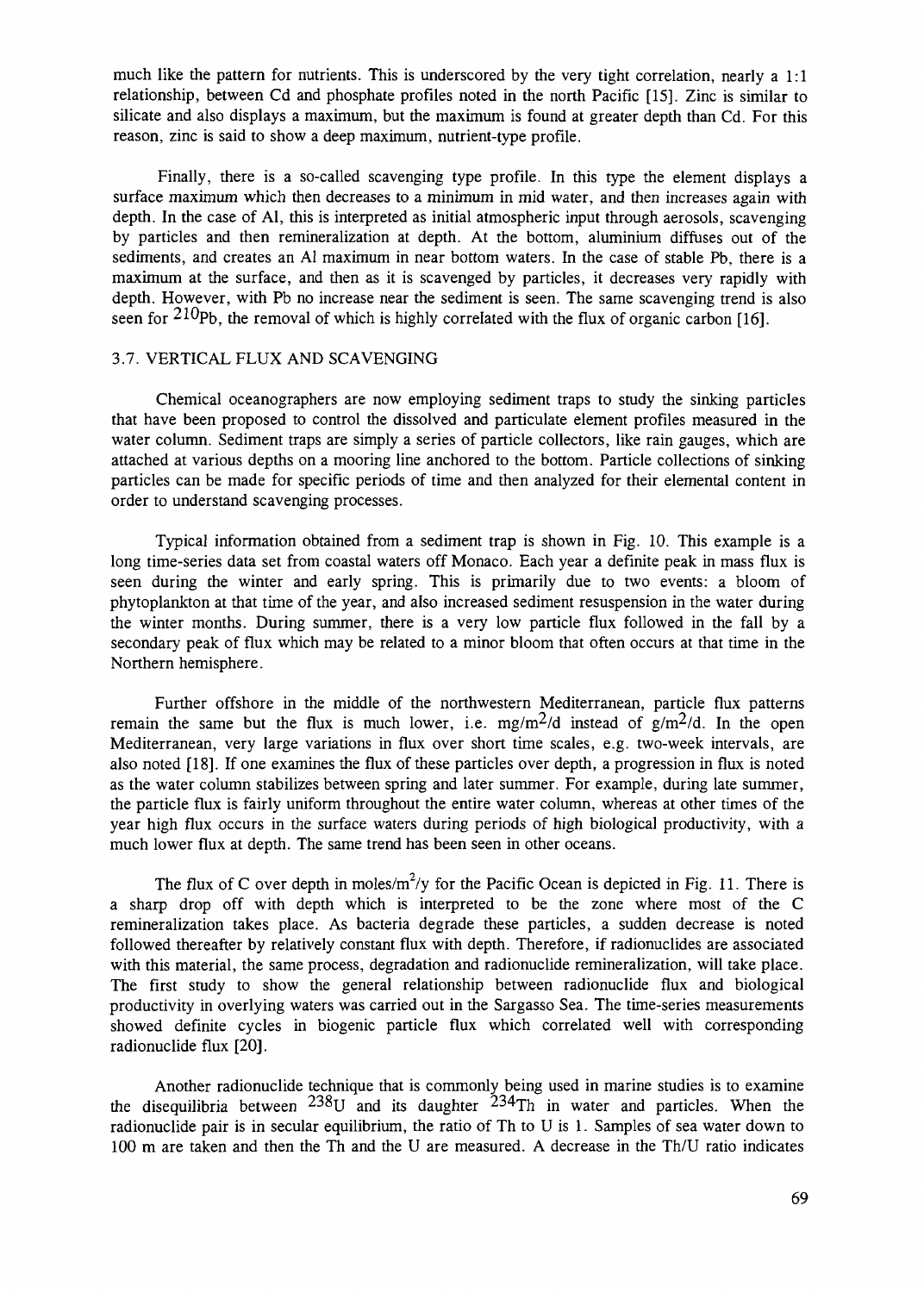

*FIG. 11. Open ocean composite fluxes for C using the means of replicates from various stations in the NE Pacific Ocean.*  $F = 1.53$  (z/100)<sup> $-0.858$ </sup>;  $r^2 = 0.81$ ; n = 48 [19]. Reprinted from Deep-Sea Research *34(2):pp. 267-285 (1987), 'VERTEX: Carbon cycling in the northeast Pacific' (J.H. Martin, et al). Copyright 1987, with kind permission from Elsevier Science Ltd., The Boulevard, Langford Lane, Kidlington OX5 1GB, UK.*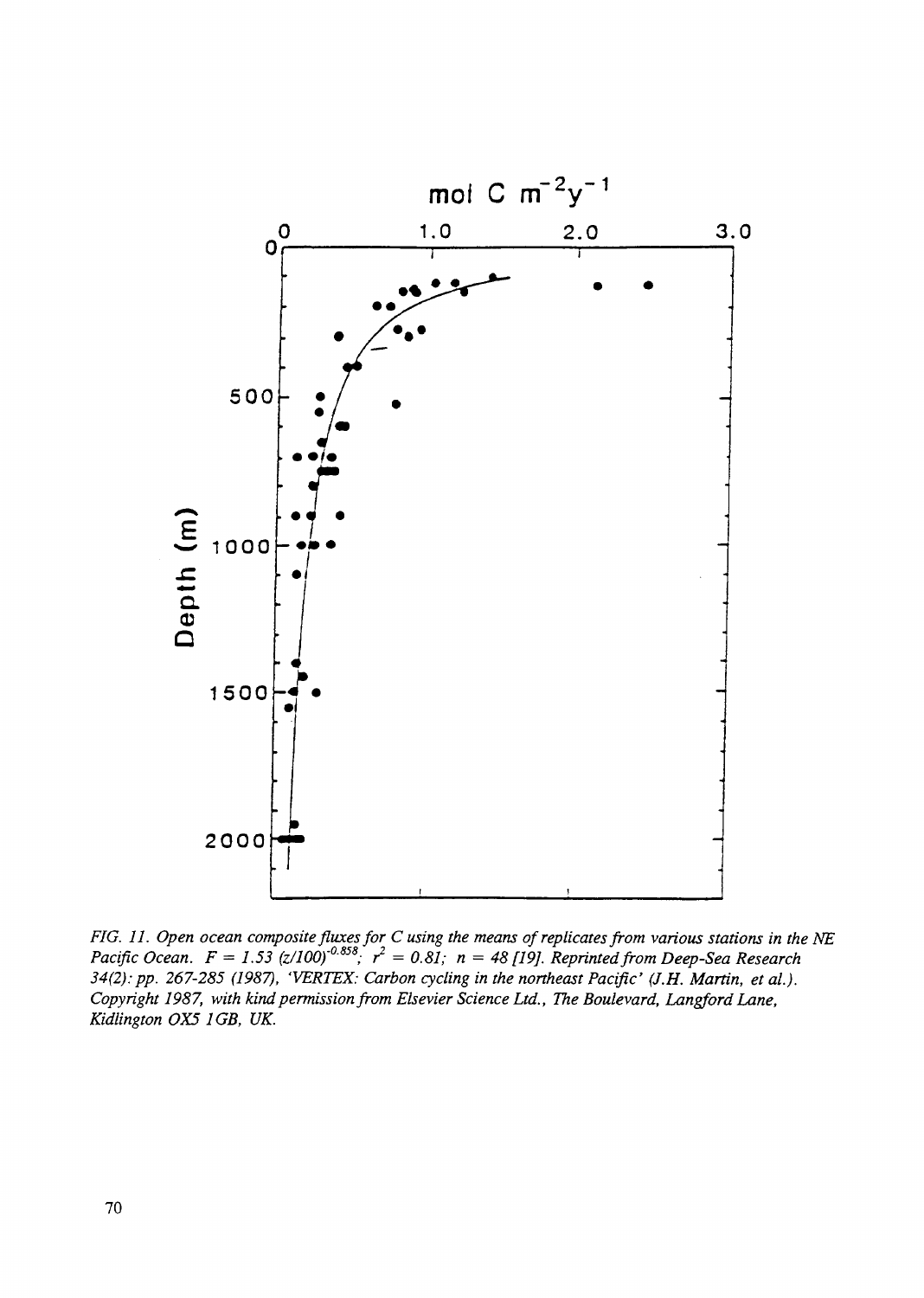

*FIG. 12. Scavenging model representing exchanges of dissolved chemical species and different size classes of paniculate matter in the oceanic water column. S represents the sinking velocity of the particles; r values are rates for the various transfer processes [22]. Reprinted from SCOR Report Series No. 1, 'Paniculate Biogeochemical Processes', Repon of SCOR Working Group 71, Sept. 1988, p.9. Copyright 1988, with kind permission from SCOR, Dept. of Earth & Planetary Sciences, The John Hopkins University, Baltimore, MD21218, USA.*



*FIG. 13. Dissolved water column profiles of*<sup>239+240</sup>*Pu and*<sup>241</sup>*Am at the VERTEX IV station (28°N, 155°W) in the NE Pacific Gyre [30].*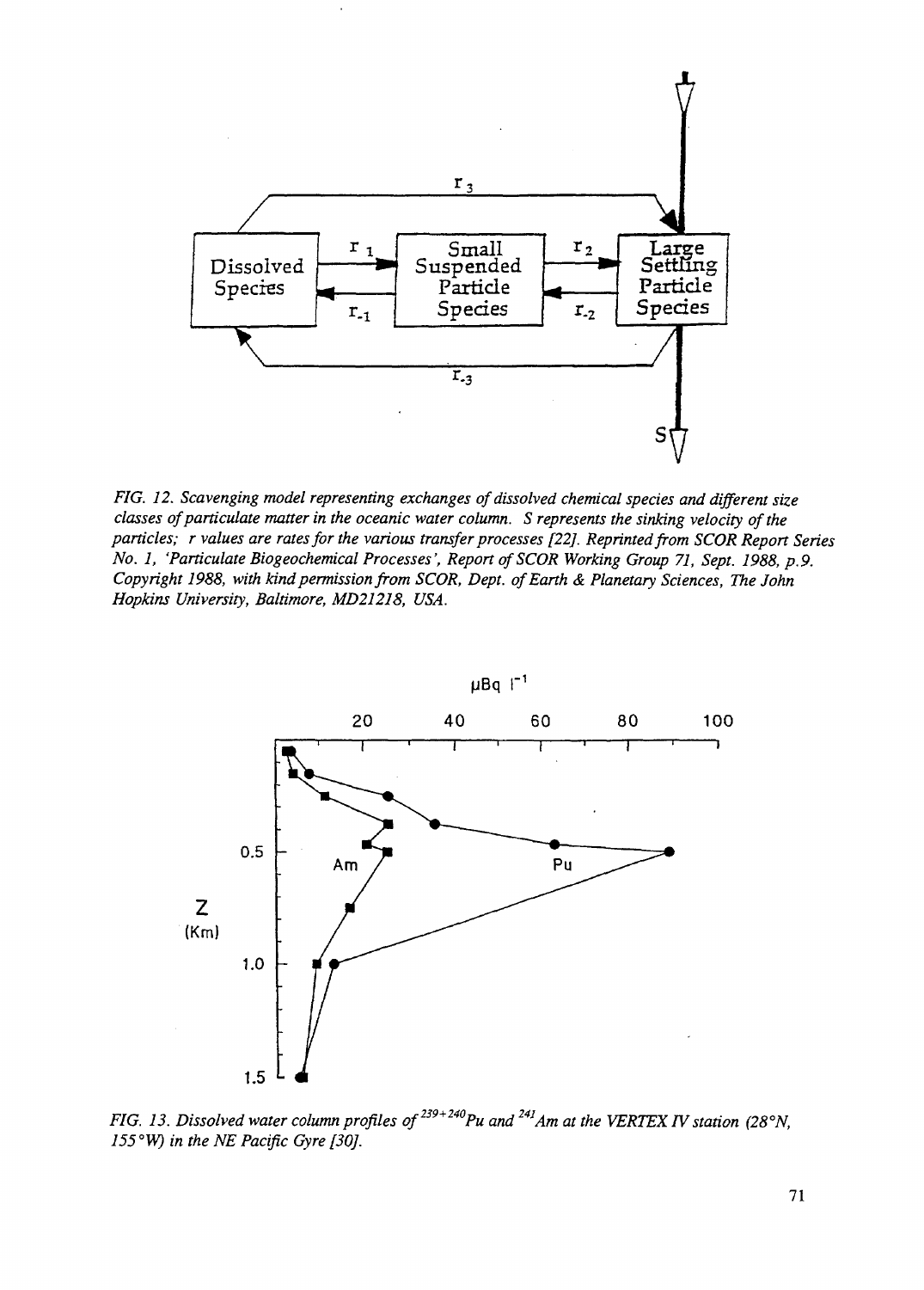that Th has been removed from the water relative to U. The cause of this removal is chemical scavenging by the particles in the water, principally the biological particles discussed above. Thorium is a very reactive element and is adsorbed by small particles very rapidly. Uranium is not particle reactive and behaves conservatively; therefore, it remains in the water while the Th scavenged by the particles subsequently sinks with them.

In one study at a location in the north Pacific [21], a very low ratio at about 60 m was found. This depth corresponded exactly to where the chlorophyll maximum was situated. The chlorophyll was a result of the phytoplankton cells which were scavenging and subsequently removing the thorium from the soluble phase. When sediment traps were placed beneath the chlorophyll maximum at 60 m, the sinking particles collected contained high concentrations of  $234$ Th. From the known particulate scavenging rate of  $234$ Th, the residence time for the radionuclide could also be derived. The most important result from their study was that the  $234$ Th scavenging rate was found to closely relate to the rate of C export from the euphotic zone.

To summarize, Fig. 12 depicts current thinking on radionuclide scavenging. The dissolved species is taken up on small particles which, following aggregation into large particles, is removed from the water column by the rapid sinking of the larger aggregates. Aggregation of small particles often occurs through the grazing activity of marine organisms. The resultant large particles in the form of fecal pellets can also accumulate radionuclides and release them at depth [23]. It is essential to remember that although there is a much greater biomass of minute suspended particles than of large particles, it is the latter types which account for most of the mass flux in the sea [24].

#### 3.8. CASE STUDIES

To better understand the basic concepts of radionuclide biogeochemistry outlined above, some case studies are presented which demonstrate the importance of biology in transferring and transporting some of these radionuclides.

During the 1980's, a particle flux programme called VERTEX (Vertical Transport and Exchange Experiment) studied element biogeochemical cycles in various regions of the north Pacific. An examination of results on transuranic flux in the open Pacific gyre, an area of very low production, are particularly interesting. In the Pacific ocean and also in the Atlantic and in some areas of the Mediterranean, there is a sub-surface maximum of Pu and Am concentration [25]. A typical profile of Pu in the Pacific depicting these maxima is shown in Fig. 13. This maximum, particularly for Pu, is found over the entire Pacific Ocean and questions have arisen as to what maintains the quasi-permanence of this feature. It has been hypothesized that sinking particles scavenge plutonium and then release it at the depth of the Pu maximum; i.e. it is controlled by particle interactions in surface waters and at depth.

A series of plankton samples including microplankton, copepods which feed on the microplankton, and fecal pellets produced by these copepods were collected from the surface water at a site in the central north Pacific gyre (Table 4). In general, the copepods had very low Pu and Am concentrations, but their fecal pellets were highly enriched in these transuranics exactly as occurs for other elements. Thus, fecal pellets appear to be good candidates for the packaging and removal of Pu and Am from the water column. The typical Am:Pu ratio in atmospheric fallout is about 0.3, which is not too unlike that measured in copepod zooplankton. However, the data in Table 4 show a ratio of 3.7 in fecal pellets which suggests that fecal pellets were enriched in Am relative to Pu.

At the same time these biological samples were collected, a series of sediment traps were also deployed at the site. Concentrations of Pu and Am in trap material were quite similar to those in the fecal pellets and, in fact, much of the particulate material in these traps consisted of fecal pellets. Taken together, these data indicate that as fecal pellets and other biogenic debris sank from the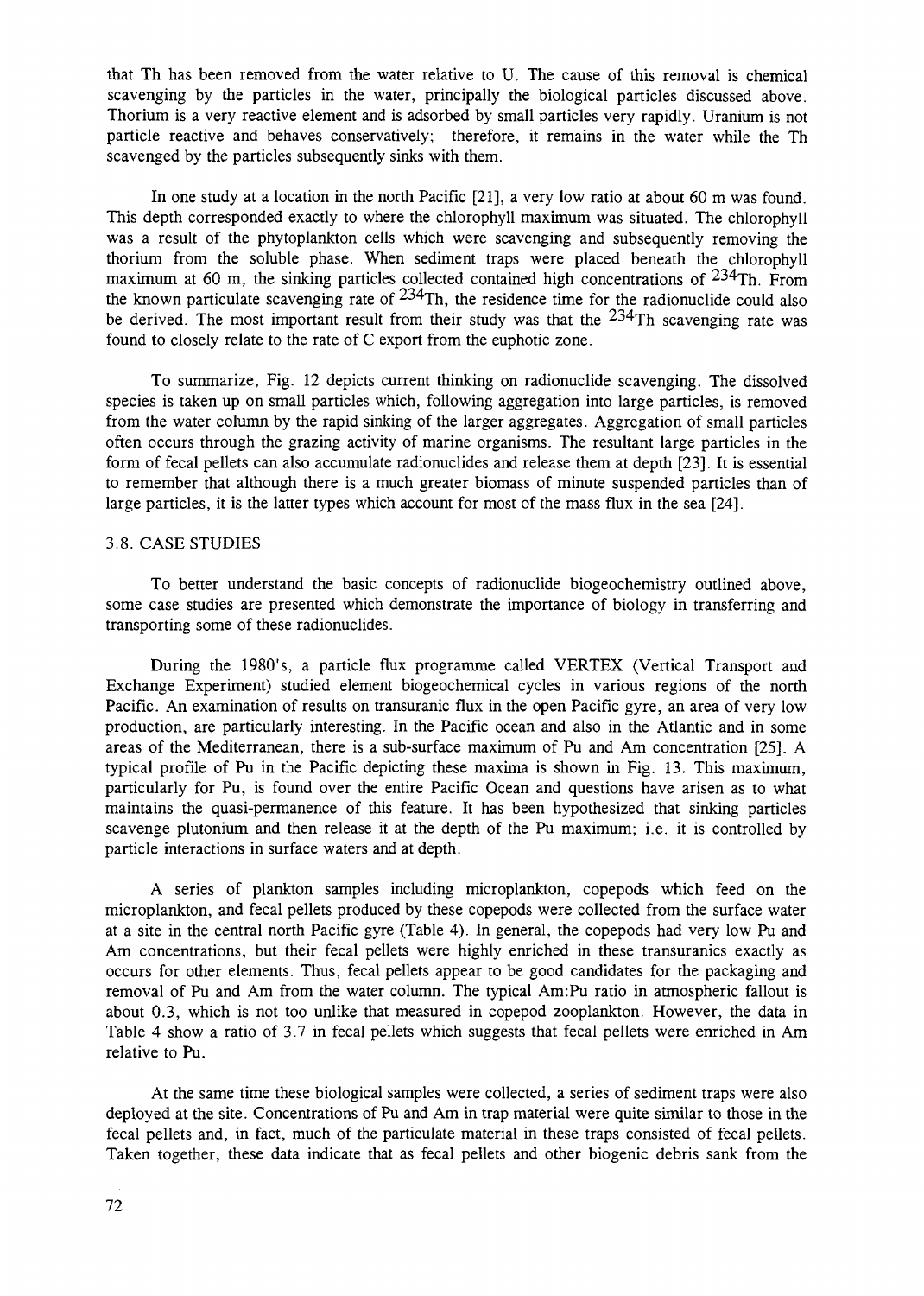| <b>Site</b>                |     | <b>Samples</b>                                        | $239 + 240$ Pu  | $^{238}$ Pu    | $^{241}$ Am    | Ratio<br>$^{238}Pu^{239+240}Pu$ | Ratio<br>$^{241}$ Am/ <sup>239+240</sup> Pu |
|----------------------------|-----|-------------------------------------------------------|-----------------|----------------|----------------|---------------------------------|---------------------------------------------|
| <b>Station</b>             |     |                                                       |                 |                |                |                                 |                                             |
| <b>VERTEX IV</b>           |     | Microplankton<br>$(>60 \mu m)$                        | $11.4 \pm 4.5$  | $2.7 \pm 1.4$  | $9.4 \pm 2.8$  | $0.24 \pm 0.15$                 | $0.82 \pm 0.41$                             |
| N. Pacific                 |     | Marine snow                                           | $18.6{\pm}4.8$  | $0.9 \pm 0.9$  | $10.4 \pm 3.5$ | $0.05 \pm 0.05$                 | $0.56 \pm 0.24$                             |
| Gyre                       |     | Copepods<br>$(500-1000 \mu m)$                        | $1.8 + 0.3$     | ND             | $0.8 + 0.3$    |                                 | $0.44 \pm 0.18$                             |
|                            |     | Copepods<br>$(1000-2000 \ \mu m)$                     | $0.8 + 0.3$     | <b>ND</b>      | $0.6{\pm}0.3$  |                                 | $0.75 \pm 0.47$                             |
|                            |     | Copepod fecal<br>pellets                              | $144 \pm 110$   | <b>ND</b>      | 530±160        |                                 | $3.7 \pm 3.0$                               |
|                            |     |                                                       |                 |                |                |                                 |                                             |
|                            | PIT | 150 m                                                 | $25.1 \pm 2.6$  | $1.3 \pm 0.5$  | $5.9 \pm 1.4$  | $0.052 \pm 0.020$               | $0.24 \pm 0.06$                             |
|                            |     | 250 m                                                 | $58.1 \pm 14.5$ | $3.2 \pm 1.6$  | $23.5 \pm 5.9$ | $0.055 \pm 0.030$               | $0.40 \pm 0.10$                             |
|                            |     | 500 m                                                 | 199±30          | $5.5 \pm 3.0$  | $126 \pm 11$   | $0.028 \pm 0.016$               | $0.63 \pm 0.09$                             |
|                            |     | $1000 \text{ m}$                                      | $405 \pm 35$    | $11.9 \pm 5.4$ | $271 + 22$     | $0.029 \pm 0.014$               | $0.67 \pm 0.06$                             |
|                            |     | 1500 m                                                | 301±45          | $8.9{\pm}4.4$  | $273 + 24$     | $0.030 \pm 0.015$               | $0.91 \pm 0.14$                             |
| $10^{-12}$<br>$441$ $\sim$ |     | Bottom sediment<br>Top 1 cm $(X_n = 4)$<br>$27 - D -$ | $1.9 \pm 0.3$   |                | $0.6 \pm 0.1$  |                                 | 0.3                                         |

# TABLE IV. TRANSURANIC CONCENTRATIONS (pCi kg  $^1$  dry + 10)\*\* AND ACTIVITY RATIOS IN BIOLOGICAL SOURCE MATERIAL AND SAMPLES FROM SEDIMENT TRAPS [26]

\*\*1 pCi =  $10^{-12}$ Ci = 37 mBq

ND: Not detectable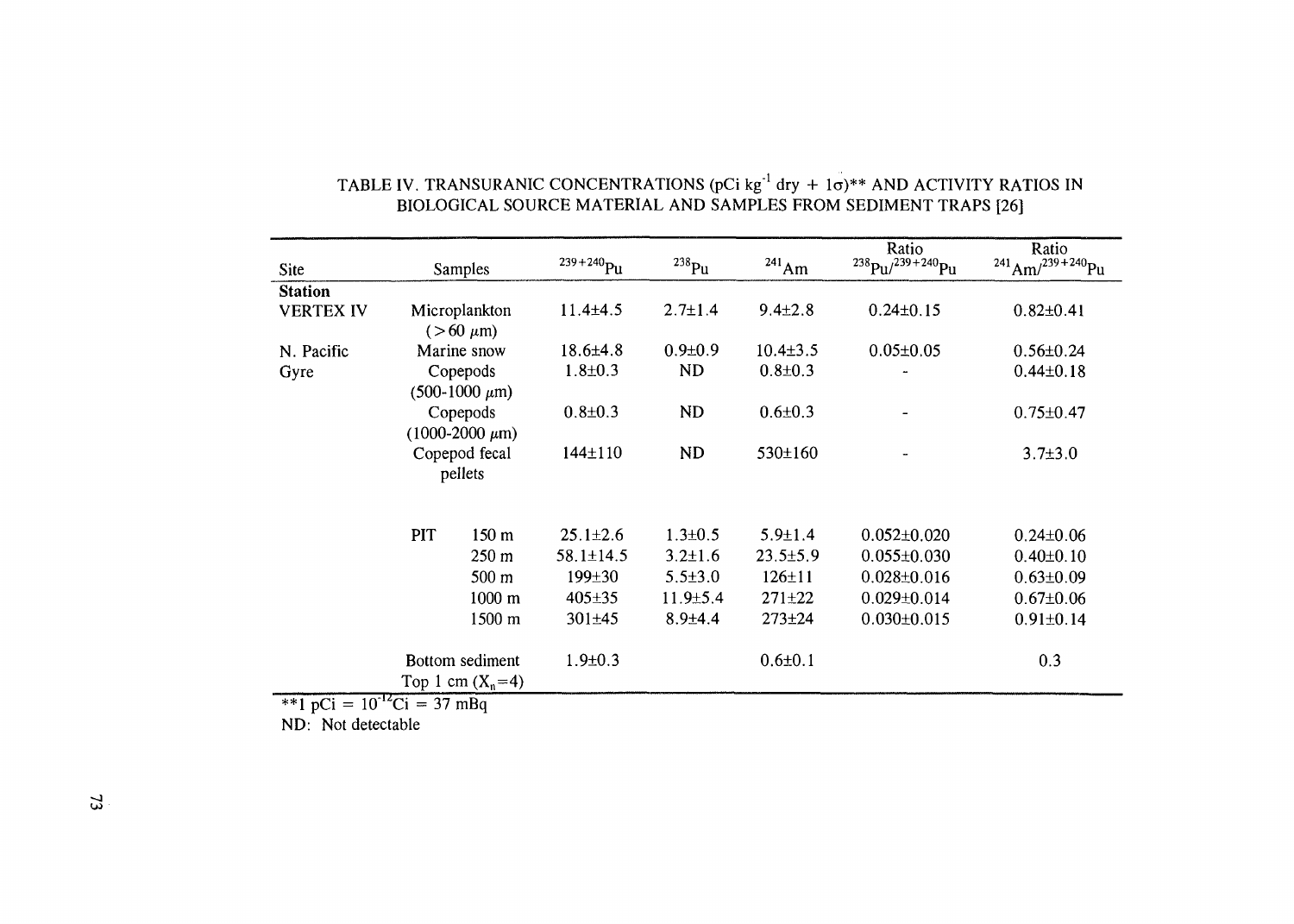|                          | Sample No.: |            | $\overline{2}$ | 3                | 4               | 5              | 6              |
|--------------------------|-------------|------------|----------------|------------------|-----------------|----------------|----------------|
| Radionuclide             |             | 13-20 Apr. | 20-26 Apr.     | 26 Apr.-2 May    | $2-8$ May       | 8-15 May       | 15-21 May      |
|                          |             |            |                | $(Bqg^{-1}$ dry) |                 |                |                |
| $\overline{^{95}Zr}$     |             |            |                |                  | $\leq 1.0$      | $24.5 \pm 1.4$ | $\leq 1.0$     |
| $^{95}Nb$                |             |            |                |                  | $\leq 1.0$      | $31.8 \pm 1.1$ | $\leq 1.0$     |
| $103$ Ru                 |             |            |                |                  | $3.7 \pm 0.2$   | $23.6 \pm 1.0$ | $14.0 \pm 0.4$ |
| $106$ Ru                 |             |            |                |                  | $1.1 \pm 0.5$   | $5.4 \pm 1.8$  | $3.5 \pm 0.7$  |
| $134$ Cs                 |             |            |                |                  | $0.41 \pm 0.05$ | $2.1 \pm 0.2$  | $1.9 \pm 0.1$  |
| $137$ Cs                 |             | < 0.05     | < 0.05         | $0.15 \pm 0.08$  | $0.85 \pm 0.08$ | $3.8 \pm 0.3$  | $4.0 \pm 0.1$  |
| $141$ Ce                 |             | < 0.5      | < 0.5          | < 0.5            | $1.3 \pm 0.7$   | $12.6 \pm 0.6$ | $1.1 \pm 0.5$  |
| $144$ Ce                 |             | < 0.5      | < 0.5          | < 0.5            | < 0.5           | $13.6 \pm 0.7$ | < 0.5          |
| $239 + 240$ Pu*          |             | 5.43       | 2.00           | 3.00             | 3.22            | 9.70           | 4.71           |
| $^{241}$ Am <sup>*</sup> |             | 0.87       | 0.68           | 1.51             | 1.05            | 3.63           | 2.83           |
|                          |             |            |                |                  |                 |                |                |

# TABLE V. CONCENTRATIONS (Bq  $\rm g^{1}$  dry) OF PROMINENT CHERNOBYL FALLOUT RADIONUCLIDES IN LARGE PARTICLES COLLECTED AT 200 m WITH SEDIMENT TRAP MOORED IN 2200 m WATER DEPTH OFF THE COAST OF CORSICA DURING APRIL-MAY 1986 [28]

 $*$ Bq kg $^{-1}$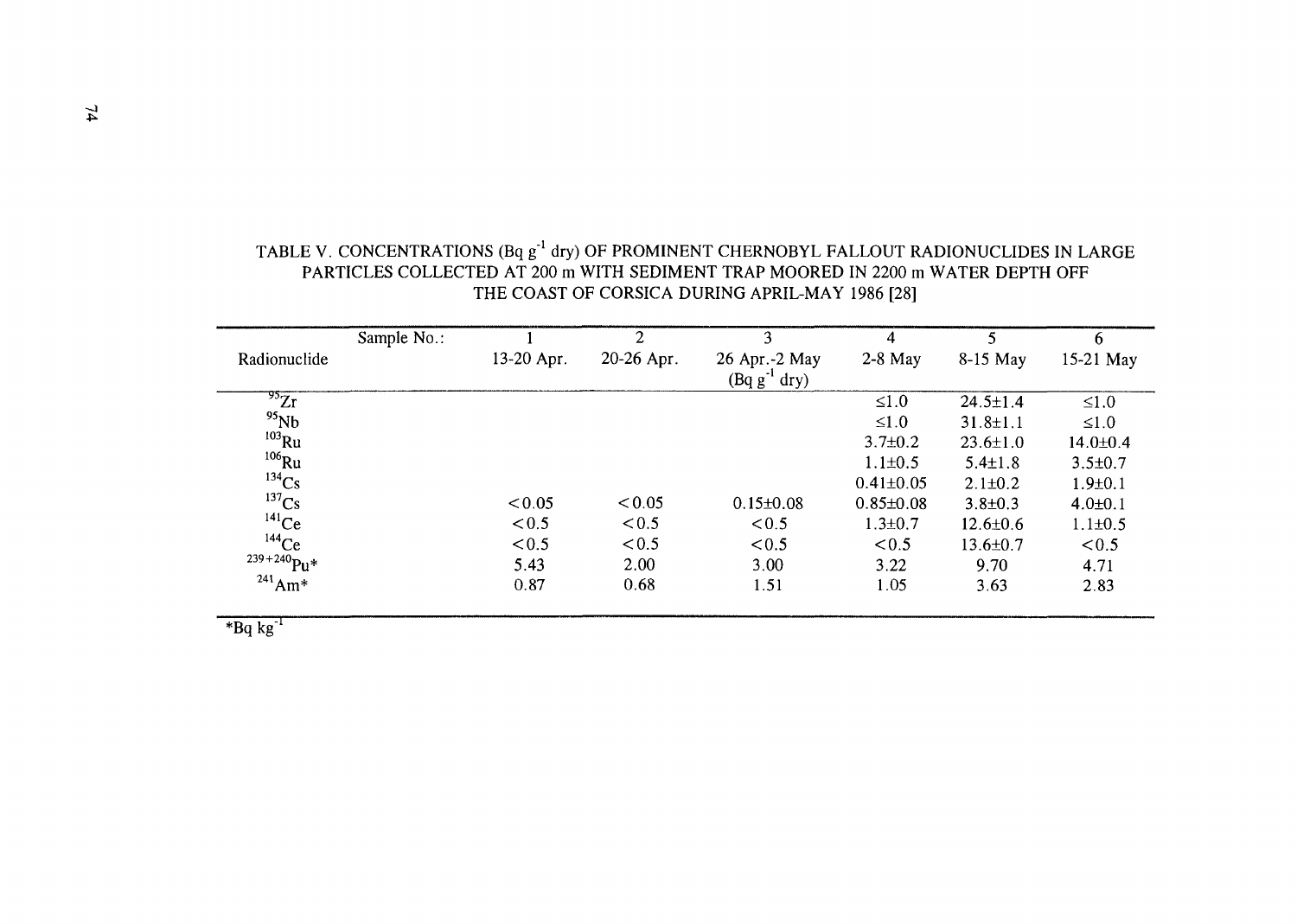surface to 1500 m, they scavenged and accumulated more Pu and Am. However, Am was being scavenged by particles more rapidly than Pu which eventually results in the elevated Am/Pu ratios that have been observed in trap samples [27]. There are few data on transuranic fractionation in particles below 1500 m, however, it is likely that particle remineralization results in a release of Pu and Am at depth. The release of Am and Pu from fecal pellets has been well-documented through laboratory radiotracer experiments [1,23]. One conclusion that can be drawn from this type of study is that in a nuclear waste disposal situation such as has occurred in the Irish Sea and elsewhere, biogenic particles are probably more effective in scavenging and removing Am from the water column than Pu.

One of the more instructive case studies involves the vertical transport of radionuclides following the Chernobyl accident on 26 April 1986. A radioactive plume from the damaged plant drifted across Italy and over the Ligurian Sea where a time-series sediment trap had been deployed in mid-April at a depth of 200 m. Radioactivity was first detected in air samples from Monaco on 30 April, 4 days after the accident occurred. A peak in aerosol activity was measured on 3 May followed by rain on 4-5 May which brought almost all of the fallout down as a single pulse during that period. The sediment traps were set to sample six intervals of 6.25 d each. In the first 3 sediment trap samples (13 April through 2 May), no radioactivity was detectable in the particles. The sample collected between the 2 and 8 May contained some measurable amounts of radioactivity (Table 5). Then, between 8-15 May, a maximum pulse of radioactivity was measured in the trap. This indicated that it took about 7 days for the radioactivity entering the surface to reach 200 m. Following this period, much lower concentrations were evident, particularly for elements like Ce and Nb which are particle reactive and were removed from the water column very rapidly. This observation further highlighted the "pulsed" nature of the fallout which was also transported downward as a pulse in this region of the Mediterranean [28]. To learn to what degree the biology was involved in this process, samples of plankton and their fecal pellets were collected using a zooplankton incubating device [29]. Briefly, the collector consists of a chamber suspended in filtered sea water which allows separating zooplankton from their excreta by sedimentation and seiving through a fine mesh screen. On 6 May, just after the radioactivity reached the surface waters, the zooplankton residing in these waters were sampled. The freshly produced fecal pellets contained similar radionuclide concentrations and ratios to those found in the sediment trap samples

## TABLE VI. CONCENTRATIONS (Bq  $g^{-1}$  dry) OF CHERNOBYL FALLOUT RADIONUCLIDES IN ZOOPLANKTON AND THEIR FAECAL PELLETS COLLECTED ON 6 MAY 1986 AT THE TRAP SITE OFF THE COAST OF CORSICA [28]

| Radionuclides            | $Z$ ooplankton +  | Faecal pellets |
|--------------------------|-------------------|----------------|
| $^{95}\overline{\rm Zr}$ | ND                | $1.4 \pm 0.8$  |
| $^{95}Nb$                | $0.012 \pm 0.003$ | ND             |
| $103$ Ru                 | $0.28 \pm 0.06$   | $16.0 \pm 1.9$ |
| $106$ Ru                 | $0.07 \pm 0.04$   | $5.8 \pm 2.9$  |
| $^{134}Cs$               | $0.022 \pm 0.006$ | $3.4 \pm 0.6$  |
| $^{137}Cs$               | $0.034 \pm 0.007$ | $6.3 \pm 1.0$  |
| $^{141}Ce$               | $0.02{\pm}0.01$   | $0.9 \pm 0.4$  |
| $144$ Ce                 | $0.10 \pm 0.05$   | $2.5 \pm 1.3$  |
| $239 + 240$ Pu*          | 0.016             | 7.4            |
| $^{241}$ Am*             | 0.004             | 0.63           |

+Zooplankton were almost exclusively adult copepods of the species *Centropages typicus* (97%), *Acartia clausii* (1%) and *Clausocalanus* sp. (1%)

 $*$ Bq kg $^{-1}$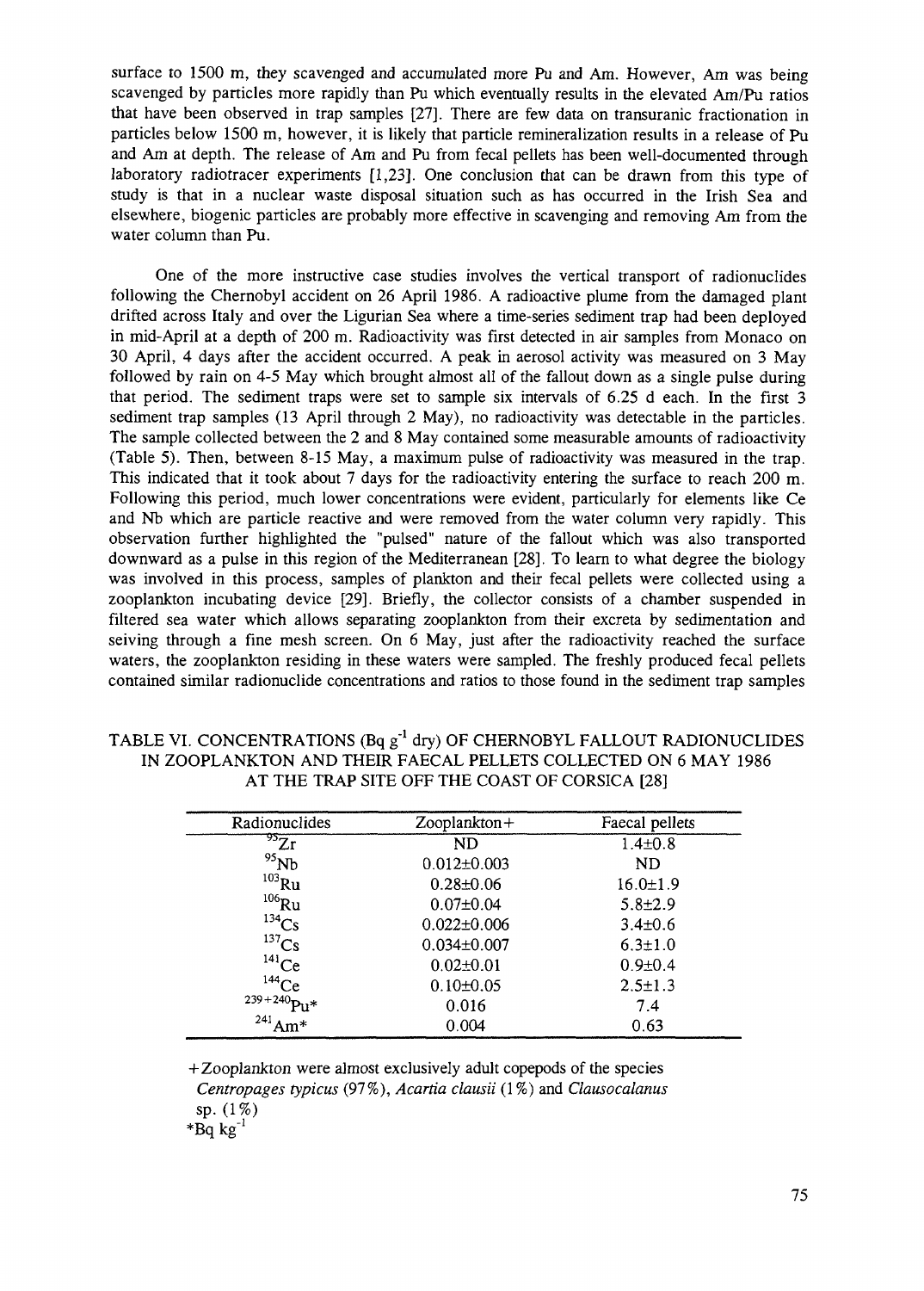|                               |                    | <b>Activity Ratio</b>      |                    |                    |                                    |  |  |  |  |  |  |
|-------------------------------|--------------------|----------------------------|--------------------|--------------------|------------------------------------|--|--|--|--|--|--|
| Sample                        | Collection<br>Date | $137Cs/$ <sup>141</sup> Ce | $103$ Ru/ $141$ Ce | $103$ Ru/ $137$ Cs | $^{241}$ Am/ <sup>239+240</sup> Pu |  |  |  |  |  |  |
| Air                           | 3 May              | 58                         | 110                | 1.9                | 0.13                               |  |  |  |  |  |  |
| Unfiltered<br>sea water       | 7 May              | 11                         | 8.0                | 0.73               | -                                  |  |  |  |  |  |  |
| Zooplankton                   | 6 May              | 1.7                        | 14                 | 8.2                | 0.22                               |  |  |  |  |  |  |
| Fresh faecal<br>pellets       | 6 May              | 7.0                        | 18                 | 2.5                | 0.09                               |  |  |  |  |  |  |
| Trapped<br>particles at 200 m | 11 May             | 0.27                       | 1.8                | 6.8                | 0.37                               |  |  |  |  |  |  |

# TABLE VII. SELECTED RADIONUCLIDE ACTIVITY RATIOS OF CHERNOBYL-DERIVED RADIONUCLIDES IN DIFFERENT SAMPLES FROM THE NORTHWESTERN MEDITERRANEAN [28]

Air filter and sea water samples from coastal station at Monaco approximately 90 nautical miles northwest of trap site. The short half-lived radionuclides <sup>103</sup>Ru and <sup>141</sup>Ce have been corrected to 6 May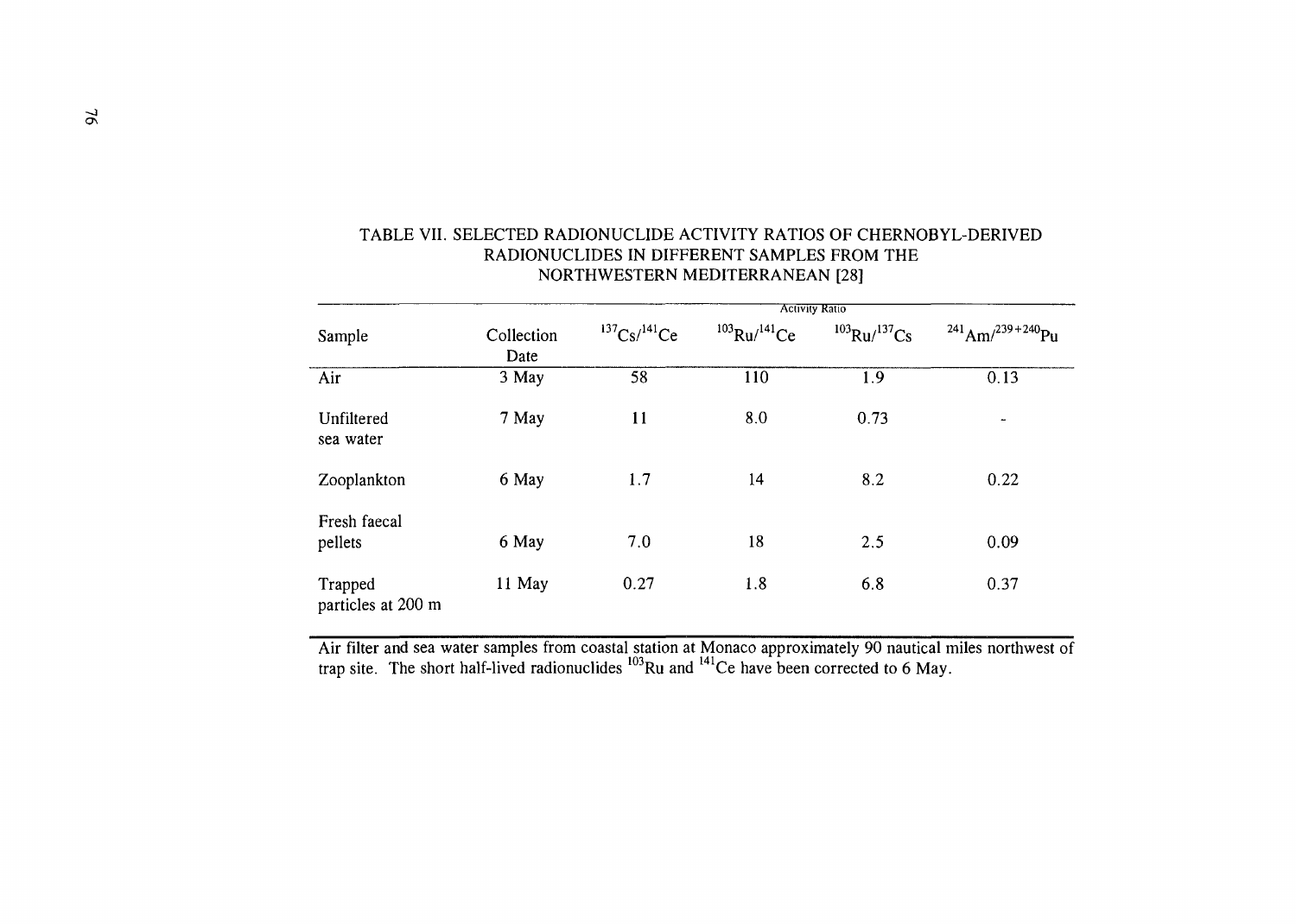# TABLE VIII. VERTICAL FLUXES OF CHERNOBYL-DERIVED RADIONUCLIDES THROUGH 200 m AS DETERMINED BY PARTICLE INTERCEPTOR TRAP MEASUREMENTS IN THE NORTHWESTERN MEDITERRANEAN DURING APRIL-MAY 1986 [28]

| Date        | Mass flux<br>$(mg m-2d-1)$ | $^{95}Zr$      | $^{95}Nb$      | $103$ Ru | Radionuclide<br>$106$ Ru<br>$(Bq m^2d^{-1})$ | $^{134}Cs$ | $137$ Cs | $^{141}Ce$ | $144$ Ce                 | $^{239+240}Pu*$ | $^{241}$ Am* |
|-------------|----------------------------|----------------|----------------|----------|----------------------------------------------|------------|----------|------------|--------------------------|-----------------|--------------|
| 13-20 April | 213.7                      |                |                |          | Pre-Chernobyl                                |            |          |            |                          | 1.16            | 0.19         |
| 20-26 April | 111.5                      |                |                |          | Pre-Chernobyl                                |            |          |            |                          | 0.22            | 0.076        |
| 26 April-   | 63.9                       | $\bullet$      |                |          | $\sim$                                       | $\bullet$  | 0.0096   |            | $\overline{\phantom{a}}$ | 0.19            | 0.096        |
| 2 May       |                            |                |                |          |                                              |            |          |            |                          |                 |              |
| $2-8$ May   | 65.5                       |                | $\blacksquare$ | 0.24     | 0.072                                        | 0.072      | 0.0557   | 0.085      | $\overline{\phantom{0}}$ | 0.21            | 0.069        |
| 8-15 May    | 53.6                       | 1.31           | .70            | 1.26     | 0.29                                         | 0.11       | 0.2035   | 0.68       | 0.73                     | 0.52            | 0.19         |
| 15-21 May   | 57.6                       | $\blacksquare$ | $\blacksquare$ | 0.81     | 0.20                                         | 0.11       | 0.2305   | 0.063      | -                        | 0.27            | 0.16         |
|             |                            |                |                |          |                                              |            |          |            |                          |                 |              |

 $*m$ Bq  $m^2d$ <sup>T</sup>

# TABLE IX. CHERNOBYL RADIONUCLIDES (Bq/g dry) IN SINKING PARTICLES (50-250 m) AND BOTTOM SEDIMENTS OFF LA SPEZIA, ITALY, JULY 1986 [30]

| 9-18 July<br>25 miles off La Spezia | Dry/Wet<br>Weight Ratio | $103$ Ru      | $^{137}Cs$    | $^{134}Cs$      | $103$ Ru/ $137$ Cs |
|-------------------------------------|-------------------------|---------------|---------------|-----------------|--------------------|
| 50 m                                | 0.1085                  | $0.74 + 0.11$ | $1.37 + 0.14$ | $0.337 + 0.067$ |                    |
| $150 \text{ m}$                     | 0.1027                  | $0.82 + 0.10$ | $1.13 + 0.13$ | $0.51 + 0.18$   | 0.73               |
| $250 \text{ m}$                     | 0.09544                 | $2.14 + 0.19$ | $0.64 + 0.15$ | $0.37 + 0.10$   | 3.34               |
| 470 m                               | (Surface sediment)      | ND            | ND            | ND.             |                    |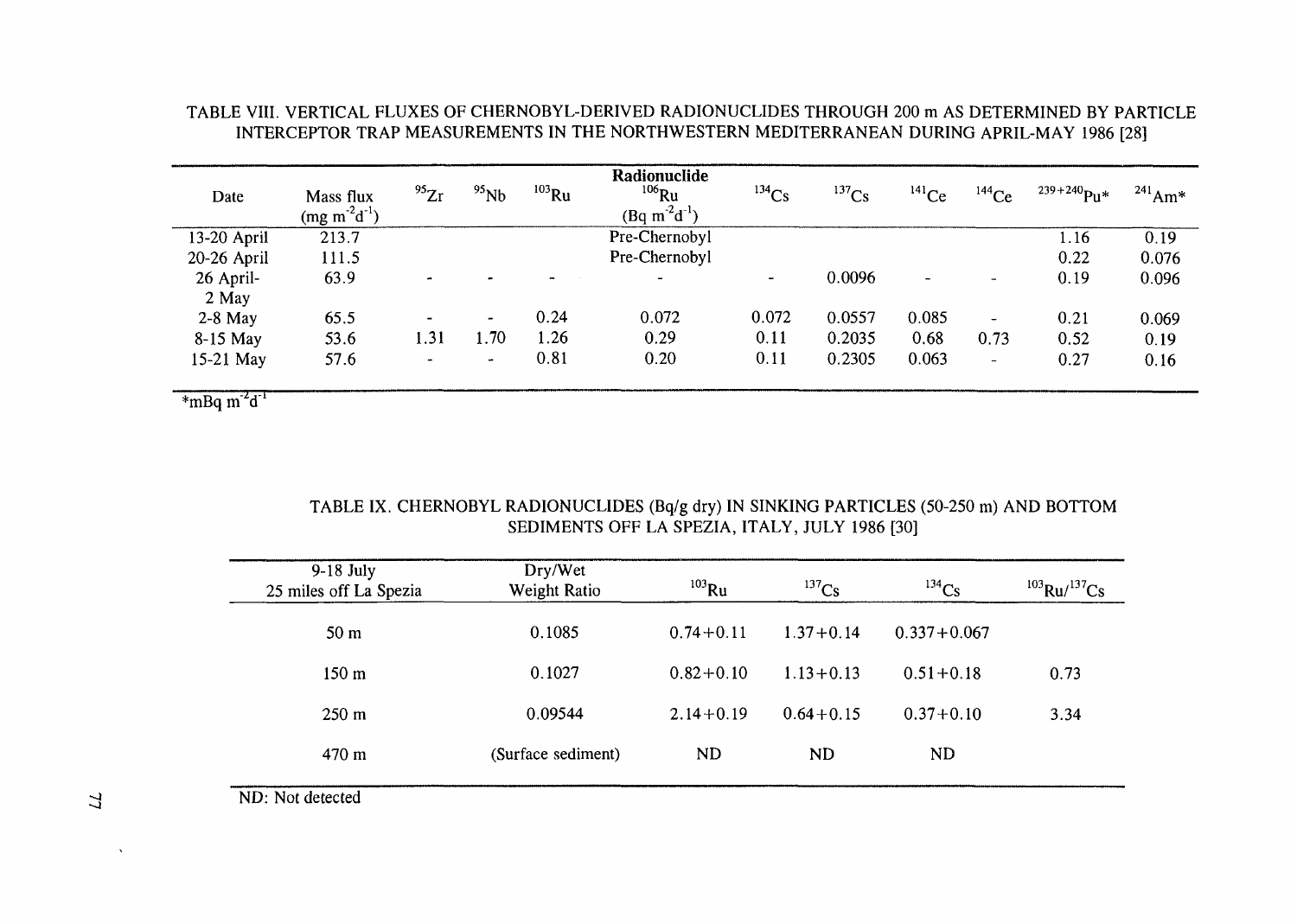(Table 6). This strongly suggested that copepod grazing and the resulting fecal pellets were the prime mechanism that was moving radioactivity down in the water column. From knowledge of depth and collection times, a rough estimate of the sinking speed (30m/d) was made. Microscopic examination of the trap samples verified that copepod fecal pellets made up a substantial portion of the paniculate material collected at 200 m. These field observations corroborated many of the vertical transport models that had been derived primarily from laboratory studies.

The ratios of radionuclides in trap material and other samples such as air, sea water, plankton and pellets were also instructive. For example, Cs is conservative in sea water in that it does not react to a great extent with particles. However, Ce in the oxidized form is very particle reactive. It can be seen in Table 7 that the Cs/Ce ratio decreased more or less in regular fashion going from air to sea water to plankton and finally to the material trapped at 200 m. The rather big drop in the ratio suggested that Ce was scavenged by plankton and particles much more than Cs. The net effect was the low Cs/Ce ratio found in the smallest particles.

From the radionuclide flux data shown in Table 8, it is possible to calculate a radionuclide inventory passing 200 m depth. For example, during the interval 26 April - 21 May, approximately 3.1 Bq  $137$ Cs m<sup>-2</sup> passed through the 200 m layer. Comparing this to the 1383 Bq  $137$ Cs m<sup>-2</sup> which was deposited as wet and dry fallout in the region through the end of May, it can be shown that only a very small fraction  $(0.2\%)$  of the deposited  $137$ Cs was transported below 200 m by that time. In the case of Pu and Ce, comparable fractions were 75 and 50%, respectively, which underscores the greater reactivity of these radionuclides with sinking particles and hence their shorter residence time in sea water.

Some puzzles of Chernobyl-derived radionuclide behaviour still remain to be solved. In a similar flux study carried out during July 1986 in the Ligurian Sea near La Spezia, Italy, sediment traps were moored at 50, 150 and 250 m in a water column approximately 500 m deep. Following the 9-day deployment, sediment trap samples and the surface bottom sediment carefully removed from a box core were analyzed by gamma spectrometry. The sinking particles from all three depths showed strong signals of the Chernobyl fallout; however, interestingly, no Chernobyl-derived radioactivity was detected in the surface sediments at that site (Table 9). Thus, in spite of strong evidence that the radionuclides were being transported vertically at least to 250 m by sinking particles, radioactivity had apparently not yet reached the bottom at this site 2.5 months after it entered the surface waters. If these observations at La Spezia are confirmed, they imply that significant recycling of radionuclides was occurring in the upper water column of the Mediterranean. Unfortunately, at present, there are no other published data on Chernobyl-derived radionuclides in deep Mediterranean sediments with which to verify or refute the findings from the La Spezia study.

#### 3.9. TRANSFER FROM SEDIMENTS

In any event, given sufficient time, biogeochemical processes will eventually result in the transport of radionuclides to the sediments. Because sediments tend to be the ultimate repository for many radionuclides, questions often arise regarding the possibility of the bioaccumulation of sediment-bound radionuclides by benthic species and their eventual transfer back to man. Over the years, many data have been gathered from areas contaminated by fallout as well as those directly exposed to radionuclide releases from the nuclear industry or accidents. While the scope of this presentation does not permit an in-depth review of this subject, it has been shown that the transfer of sediment-bound radionuclides to the fauna associated with them is generally very low [31,32]. As one example, laboratory-derived, sediment-organism transfer factors for several radionuclides are listed in Table 10. Transfer factors are defined here as the amount of radionuclide per gram organism divided by the amount of radionuclide per gram sediment. Values ranging between 0.0005 and 0.2 attest to the fact that, in most cases, very little of the sediment-bound radionuclide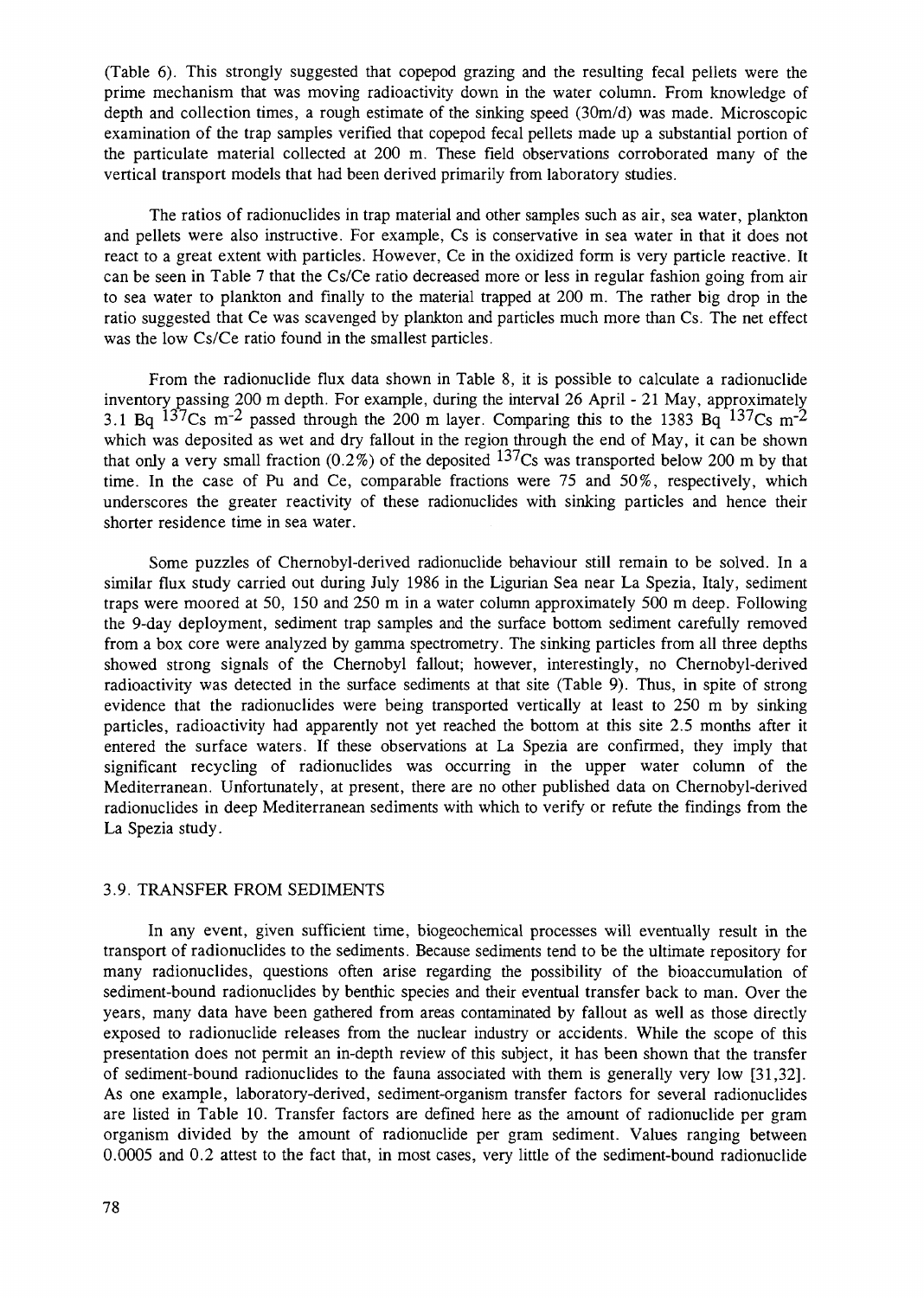| <b>Species</b>      | Days of<br>Exposure | $^{239,240}$ Pu | $^{241}$ Am | $^{55}$ Fe | $^{95}Zr - ^{95}Nb$ | $^{137}Cs$ | $^{106}\rm{Ru}$ | $^{60}$ Co  |
|---------------------|---------------------|-----------------|-------------|------------|---------------------|------------|-----------------|-------------|
| Polychaete          |                     |                 |             |            |                     |            |                 |             |
| Nereis diversicolor | 40<br>(15)          | 0.0014<br>(200) | 0.0005      |            |                     |            |                 |             |
| Nereis diversicolor | 88                  |                 |             | 0.019      |                     |            |                 |             |
| Nereis japonica     | 11<br>(11)          |                 |             |            | 0.01<br>(4)         | 0.2<br>(6) | 0.006<br>(6)    | 0.06<br>(6) |

# TABLE X. CONCENTRATION FACTORS FOR THE UPTAKE OF RADIONUCLIDES FROM SEDIMENTS BY BENTHIC WORKS [1]

Numbers in parentheses are concentration factors based on uptake from water.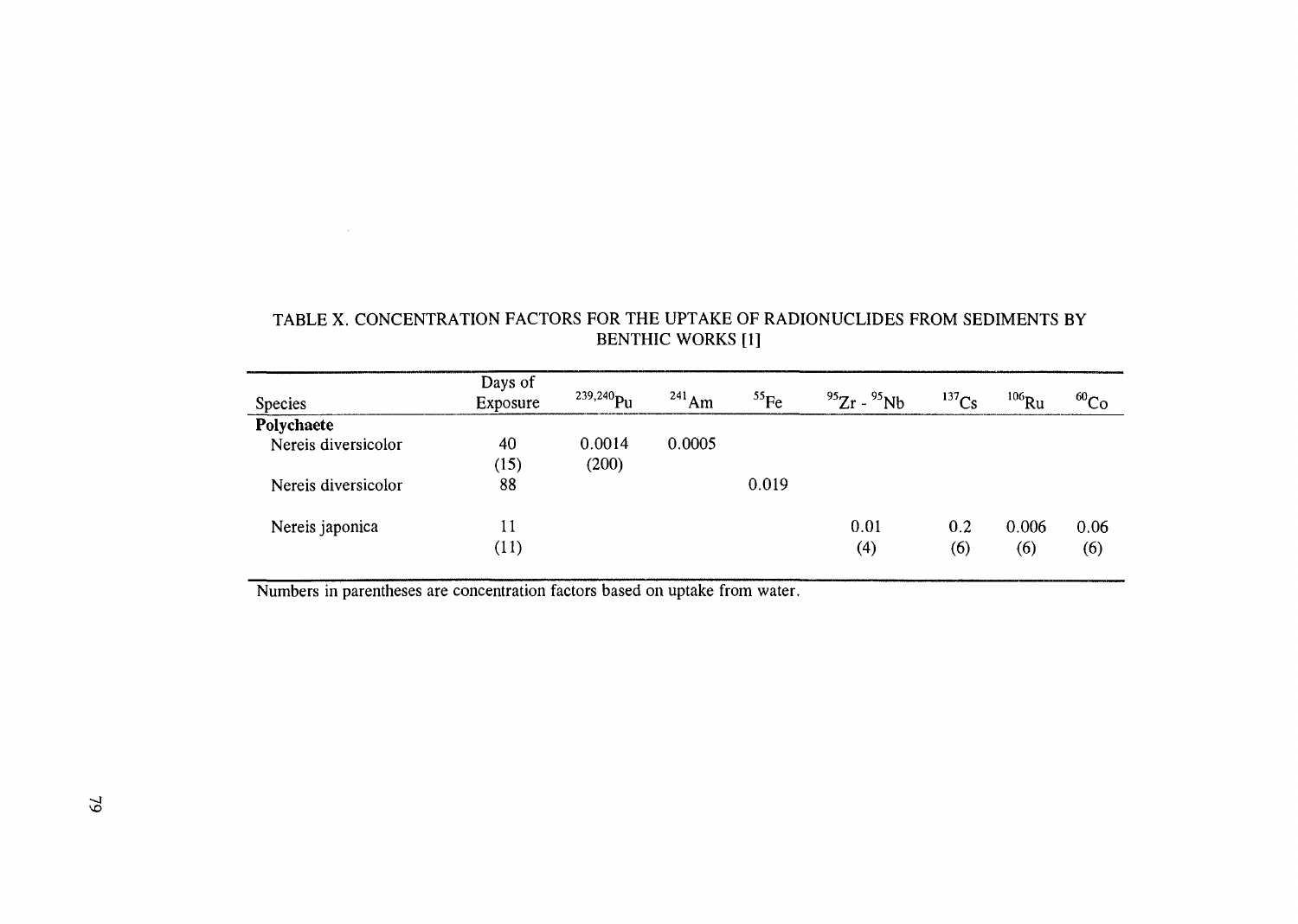is taken up by benthic fauna. In fact, field studies such as those carried out at the plutonium contaminated site off Thule, Greenland, bear out the laboratory results [33].

Generally speaking, the higher the distribution coefficient (Kd) of the radionuclide between sediment and water, the lower the degree of uptake by organisms living in the sediments. On the other hand, as the corresponding concentration factor data in Table 10 show, when the source term for the radionuclide is water, the relative bioaccumulation by benthic species is one to four orders of magnitude greater than from contaminated sediments. Given this fact, it may be that the measured uptake from bulk sediments is really a function of bioaccumulation of the radionuclide associated with the interstitial waters in sediments. This subject has been an active area of radioecological research in recent years.

#### **REFERENCES**

- [1] FOWLER, S.W., "Biological transfer and transport processes", Pollutant Transfer and Transport in the Sea , Vol. 2 (KULLENBERG, G., Ed.), CRC Press, Inc., Boca Raton, Florida (1982) 1-65.
- [2] ISAO, K., *et al.,* Role of sub-micrometre particles in the ocean, Nature **345** (1990) 242-244.
- [3] NATIONAL ACADEMY OF SCIENCES, Radioactivity in the Marine Environment, National Academy of Sciences, Washington, D.C. (1971) 272pp.
- [4] FOWLER, S.W., "Trace element transfer and transport by marine micro-organisms",  $2<sup>nd</sup>$ International Workshop on XRF and PIXE Applications in Life Science (MORO, R., CESAREO, R., Eds.), World Scientific Publ. Co. Ltd., Singapore (1990) 65-78.
- [5] INTERNATIONAL ATOMIC ENERGY AGENCY, Sediment  $K_d$ s and Concentration Factors for Radionuclides in the Marine Environment, Tech. Reps. Ser. No. 247, IAEA, Vienna, (1985).
- [6] FISHER, N.S., *et al.,* Interactions of marine plankton with transuranic elements. 1. Biokinetics of neptunium, plutonium, americium and californium in phytoplankton, Limnol. Oceanogr. 28 (1983) 432-447.
- [7] FOWLER, S.W., "Radioecological aspects of deep-sea radioactive waste disposal", Atti del 30 Convegno Nazionale di Radioecologia, A.I.R.P., Bologna (1983) 236-258.
- [8] GUARY, J.-C, *et al.,* Routes of plutonium uptake and their relation to biomagnification in starfish, Mar. Pollut. Bull. 13 (1982) 99-102.
- [9] FISHER, N.S., FOWLER, S.W., "The role of biogenic debris in the vertical transport of transuranic wastes in the sea", Oceanic Processes in Marine Pollution, Vol. 2, Physicochemical Processes and Wastes in the Ocean (O'CONNOR, T.P., BURT, W.V., DUEDALL, I.W., Eds.), R.E. Krieger Publ. Co., Inc., Malabar, Florida (1987) 197-207.
- [10] THOMANN, R.V., Equilibrium model of fate of micro-contaminants in diverse aquatic food chains, Can. J. Fish. Aquat. Sci. 38 (1981) 280-296.
- [II] SMALL, L.F., *et al.,* "Flux of zinc through a macroplanktonic crustacean", Radioactive Contamination of the Marine Environment, IAEA, Vienna (1973) 437-452.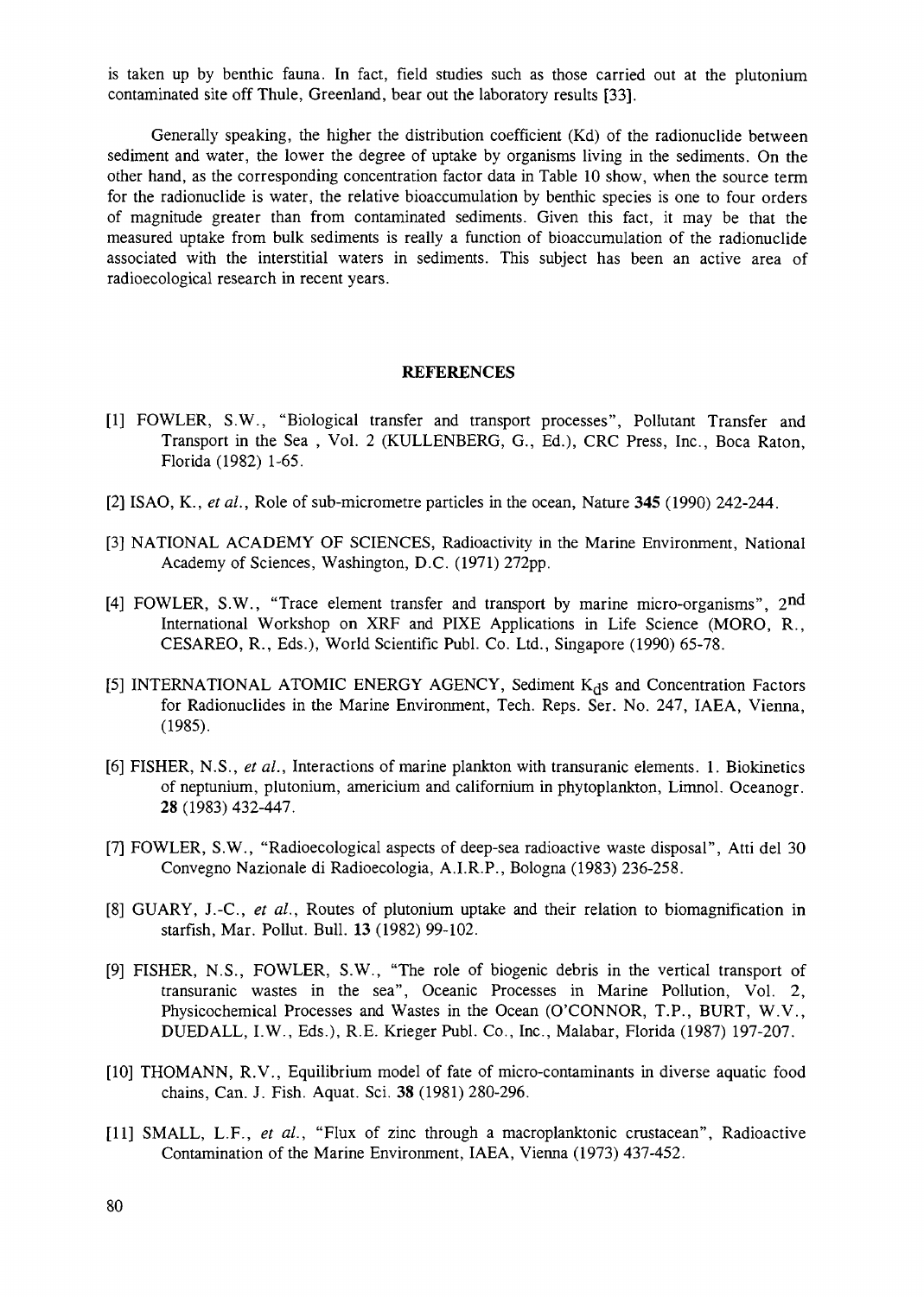- [12] FOWLER, S.W., KNAUER, G.A., Role of large particles in the transport of elements and organic compounds through the oceanic water column, Prog. Oceanogr. 16 (1986) 147- 194.
- [13] CHERRY, R.D., *et al.*, Zooplankton faecal pellets and element residence times in the ocean, Nature **274** (1978) 246-248.
- [14] FUKAI, R., *et al.,* "Distribution of caesium-137 in the Mediterranean Sea", Management of Environment (PATEL, B., Ed.), Wiley Eastern Ltd., New Delhi, Bangalore, Bombay, Calcutta (1980) 352-360.
- [15] BRULAND, K.W., "Trace elements in sea-water", Chemical Oceanography (RILEY, J.P., CHESTER, R., Eds.), Vol. 8, Academic Press, London (1983) 176-198.
- [16] MOORE, W.S., DYMOND, J., Correlation of  $210p$ b removal with organic carbon fluxes in the Pacific Ocean, Nature **331** (1988) 339-341.
- [17] FOWLER, S.W., *et al.,* Seasonal paniculate carbon flux in the coastal northwestern Mediterranean Sea, and the role of zooplankton fecal matter, Oceanologica Acta **14** (1991) 77-85.
- [18] PEINERT, R.D., et al., "Vertical flux and microplankton assemblages in the Gulf of Lions during spring 1990", EROS 2000 (European River Ocean System), Third Workshop on the North-west Mediterranean Sea (MARTIN, J.-M., BARTH, H., Eds.), Water Pollution Research Report 28, CEC, Brussels, Belgium (1992) 413-424.
- [19] MARTIN, J.H., et al., VERTEX: Carbon cycling in the northeast Pacific, Deep-Sea Res. **34** (1987) 267-285.
- [20] BACON, M.P., *et al.* Seasonality in the flux of natural radionuclides and plutonium in the deep Sargasso Sea, Deep-Sea Res. **32** (1985) 273-286.
- [21] COALE, K.H., BRULAND, K.W.,  $234$ Th:  $238$ U disequilibria within the California Current Limnol. Oceanogr. 30 (1985) 22-33.
- [22] SCIENTIFIC COMMITTEE OF OCEANOGRAHIC RESEARCH, Paniculate Biogeochemical Proccesses, SCOR Report Series No. 1., SCOR, Halifax, Canada (1988) 47pp.
- [23] FISHER, N.S., *et al.,* Scavenging and retention of metals by zooplankton fecal pellets and marine snow, Deep-Sea Res. 38 (1991) 1261-1275.
- [24] McCAVE, I.N., Vertical flux of particulates in the ocean, Deep-Sea Res. **22** (1975) 491-502.
- [25] BOWEN, V.T., *et al.,* Fallout radionuclides in the Pacific Ocean: Vertical and horizontal distributions, largely from GEOSECS stations. Earth Planet. Sci. Lett., 49 (1980) 411- 434.
- [26] FOWLER, S.W., VERTEX: Factors affecting the vertical flux of  $^{239+240}$ Pu and  $^{241}$ Am in the upper layers of the northeast Pacific Ocean, Coll. Intern. Oceanol., Perpignan, C.I.E.S.M., Monaco (1987) 82.
- [27] FOWLER, S.W., *et al.,* Vertical transport of particulate-associated plutonium and americium in the upper water column of the northeast Pacific, Deep-Sea Res. 30 (1983) 1221-1233.